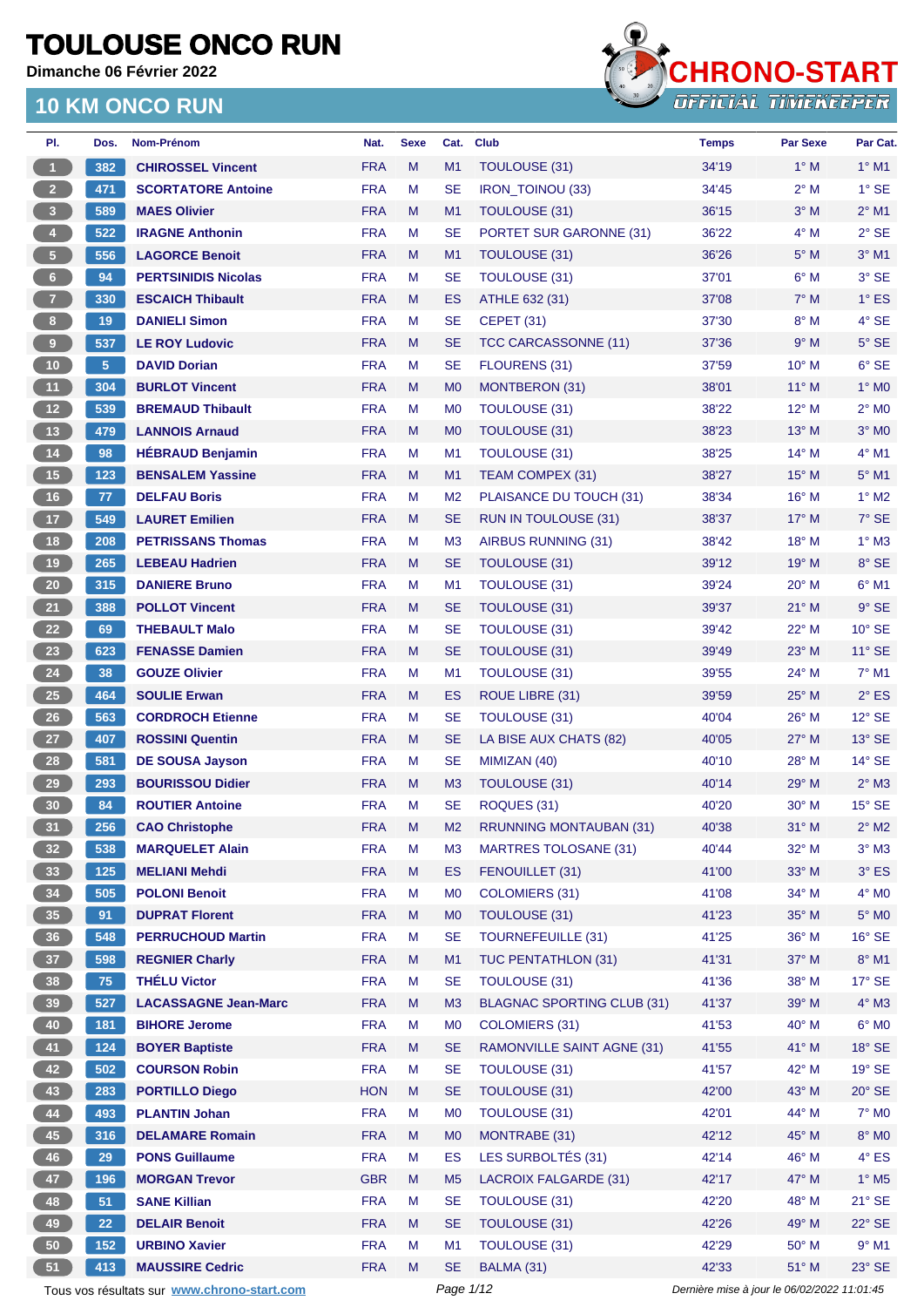**Dimanche 06 Février 2022**



| PI.             | Dos. | Nom-Prénom                                  | Nat.       | <b>Sexe</b> | Cat.           | <b>Club</b>                         | <b>Temps</b>                                | <b>Par Sexe</b> | Par Cat.                   |
|-----------------|------|---------------------------------------------|------------|-------------|----------------|-------------------------------------|---------------------------------------------|-----------------|----------------------------|
| 52              | 237  | <b>TROCELLO Lucas</b>                       | <b>FRA</b> | M           | <b>SE</b>      | FONSORBES (31)                      | 42'41                                       | 52° M           | $24^{\circ}$ SE            |
| 53              | 637  | <b>GELIS Jean-Paul</b>                      | <b>FRA</b> | М           | M <sub>2</sub> | TOULOUSE (31)                       | 42'41                                       | 53° M           | $3°$ M2                    |
| 54              | 485  | <b>GRONDAIN Victor</b>                      | <b>FRA</b> | M           | M <sub>0</sub> | SAINT SULPICE LA POINTE (81)        | 43'00                                       | 54° M           | $9°$ M <sub>0</sub>        |
| 55              | 473  | <b>CASTAGNÉ Mathieu</b>                     | <b>FRA</b> | М           | <b>SE</b>      | TOULOUSE (31)                       | 43'01                                       | $55^{\circ}$ M  | $25^\circ$ SE              |
| 56              | 86   | <b>ZIOINI Sarah</b>                         | <b>FRA</b> | F.          | <b>SE</b>      | <b>TOULOUSE (31)</b>                | 43'07                                       | $1^{\circ}$ F   | $1^\circ$ SE               |
| 57              | 116  | <b>ROTH Alain</b>                           | <b>FRA</b> | M           | M4             | <b>MONTBERON (31)</b>               | 43'11                                       | 56° M           | $1^\circ$ M4               |
| 58              | 238  | <b>MERESSE Thomas</b>                       | <b>FRA</b> | M           | M <sub>1</sub> | <b>TOULOUSE (31)</b>                | 43'19                                       | 57° M           | 10° M1                     |
| 59              | 319  | <b>CUVILLIER Nicolas</b>                    | <b>FRA</b> | М           | M <sub>2</sub> | POUCHARRAMET (31)                   | 43'21                                       | 58° M           | $4^\circ$ M2               |
| 60              | 28   | <b>BARTHET Francois</b>                     | <b>FRA</b> | M           | M <sub>0</sub> | <b>CORNEBARRIEU (31)</b>            | 43'33                                       | 59° M           | $10^{\circ}$ MO            |
| 61              | 416  | <b>PETILLON Juliette</b>                    | <b>FRA</b> | F           | <b>SE</b>      | <b>RODEZ (12)</b>                   | 43'35                                       | $2^{\circ}$ F   | $2°$ SE                    |
| 62              | 480  | <b>PORTERIE Arnaud</b>                      | <b>FRA</b> | M           | <b>SE</b>      | <b>BARCUGNAN (32)</b>               | 43'36                                       | 60° M           | 26° SE                     |
| 63              | 378  | <b>BOURIANNE Thierry</b>                    | <b>FRA</b> | М           | M <sub>3</sub> | <b>BASKETS FRÉTILLANTS (31)</b>     | 43'38                                       | 61° M           | $5^\circ$ M3               |
| 64              | 618  | <b>DE LA GOURNERIE Antoine</b>              | <b>FRA</b> | M           | <b>SE</b>      | MÉRIGNAC (33)                       | 43'43                                       | 62° M           | 27° SE                     |
| 65              | 524  | <b>BOTHOREL Maxence</b>                     | <b>FRA</b> | М           | <b>SE</b>      | STADE TOULOUSAIN ATHLETISM          | 43'43                                       | 63° M           | 28° SE                     |
| 66              | 252  | <b>WEBER Maxime</b>                         | <b>FRA</b> | M           | <b>SE</b>      | TOULOUSE (31)                       | 43'49                                       | 64° M           | $29°$ SE                   |
| 67              | 284  | <b>ROUSSEL Matthieu</b>                     | <b>FRA</b> | M           | M <sub>0</sub> | <b>TOULOUSE (31)</b>                | 43'52                                       | 65° M           | 11° M0                     |
| 68              | 622  | <b>BROUILLET Thomas</b>                     | <b>FRA</b> | M           | <b>ES</b>      | <b>TOULOUSE (31)</b>                | 43'52                                       | $66^{\circ}$ M  | $5^{\circ}$ ES             |
| 69              | 582  | <b>GUICHOU Mathieu</b>                      | <b>FRA</b> | М           | <b>SE</b>      | <b>TOULOUSE (31)</b>                | 43'59                                       | 67° M           | 30° SE                     |
| 70              | 478  | <b>LAVERDET François</b>                    | <b>FRA</b> | M           | M <sub>0</sub> | <b>TUC TRIATHLON (31)</b>           | 44'02                                       | 68° M           | 12° M <sub>0</sub>         |
| 71              | 635  | <b>SALES Loic</b>                           | <b>FRA</b> | М           | <b>SE</b>      | <b>TOULOUSE (31)</b>                | 44'02                                       | 69° M           | 31° SE                     |
| 72              | 262  | <b>LE CORRE Sébastien</b>                   | <b>FRA</b> | M           | M <sub>0</sub> | <b>TOULOUSE (31)</b>                | 44'03                                       | $70^\circ$ M    | $13^\circ$ MO              |
| 73              | 515  | <b>DUFFO William</b>                        | <b>FRA</b> | M           | <b>SE</b>      | <b>PUNTOUS (65)</b>                 | 44'04                                       | 71° M           | 32° SE                     |
| 74              | 439  | <b>DURIF Fabien</b>                         | <b>FRA</b> | M           | M <sub>4</sub> | <b>BRAX (31)</b>                    | 44'05                                       | $72^{\circ}$ M  | $2^{\circ}$ M4             |
| 75              | 295  | <b>SYRYKH Quentin</b>                       | <b>FRA</b> | М           | <b>SE</b>      | <b>TOULOUSE (31)</b>                | 44'11                                       | $73^\circ$ M    | 33° SE                     |
| 76              | 609  | <b>FORGEAU William</b>                      | <b>FRA</b> | M           | <b>SE</b>      | TOULOUSE (31)                       | 44'13                                       | 74° M           | 34° SE                     |
| 77              | 33   | <b>GADANHO Manuel</b>                       | <b>FRA</b> | М           | M <sub>3</sub> | <b>MONTBETON (82)</b>               | 44'14                                       | $75^{\circ}$ M  | $6^{\circ}$ M3             |
| 78              | 373  | <b>LENOIR Patrice</b>                       | <b>FRA</b> | M           | M <sub>5</sub> | <b>TOULOUSE (31)</b>                | 44'26                                       | 76° M           | $2^{\circ}$ M <sub>5</sub> |
| 79              | 172  | <b>POUCHAN Marianne</b>                     | <b>FRA</b> | F.          | <b>SE</b>      | <b>TOULOUSE (31)</b>                | 44'27                                       | $3^{\circ}$ F   | $3°$ SE                    |
| 80              | 510  | <b>SAJOT Maxime</b>                         | <b>FRA</b> | M           | <b>SE</b>      | <b>TOULOUSE (31)</b>                | 44'31                                       | $77^\circ$ M    | 35° SE                     |
| 81              | 197  | <b>ANDREEW Mila</b>                         | <b>FRA</b> | F           | ES             | <b>TUC TRIATHLON (31)</b>           | 44'43                                       | $4^{\circ}$ F   | $1^\circ$ ES               |
| 82              | 579  | <b>TAHIR Amir</b>                           | <b>FRA</b> | M           | <b>SE</b>      | <b>RAMONVILLE ST AGNE (31)</b>      | 44'49                                       | $78^\circ$ M    | 36° SE                     |
| 83              | 85   | <b>NAVARRO Samuel</b>                       | <b>FRA</b> | М           | <b>SE</b>      | ROQUES (31)                         | 44'49                                       | $79^\circ$ M    | 37° SE                     |
| 84              | 219  | <b>LAPEYRE Loïc</b>                         | <b>FRA</b> | M           | <b>SE</b>      | <b>BLAGNAC SPORTING CLUB (31)</b>   | 44'49                                       | 80° M           | 38° SE                     |
| 85              | 585  | <b>MALZAC Joris</b>                         | <b>FRA</b> | Μ           | <b>SE</b>      | <b>VILLAUDRIC (31)</b>              | 44'50                                       | 81° M           | 39° SE                     |
| 86              | 542  | <b>DÉAT Julien</b>                          | <b>FRA</b> | M           | <b>SE</b>      | $L$ UNION (31)                      | 44'51                                       | 82° M           | $40^\circ$ SE              |
| 87              | 443  | <b>TOUSSAINT Laurent</b>                    | <b>FRA</b> | M           | M <sub>0</sub> | LEGUEVIN (31)                       | 44'57                                       | 83° M           | 14° M0                     |
| 88              | 613  | <b>FILHOS Marjorie</b>                      | <b>FRA</b> | F.          | M <sub>2</sub> | <b>TRACKS ATHLE L'ISLE JOURDAIN</b> | 45'00                                       | $5^{\circ}$ F   | $1^\circ$ M2               |
| 89              | 249  | <b>ROSSIGNOL Mathieu</b>                    | <b>FRA</b> | M           | <b>SE</b>      | TEAM PIF CAPDENAC (12)              | 45'16                                       | 84° M           | 41° SE                     |
| 90 <sub>o</sub> | 71   | <b>YVELIN Jean-Francois</b>                 | <b>FRA</b> | M           | M1             | TOULOUSE (31)                       | 45'20                                       | 85° M           | $11^{\circ}$ M1            |
| 91              | 501  | <b>FOURNIER Emmanuel</b>                    | <b>FRA</b> | M           | M <sub>3</sub> | <b>MURET (31)</b>                   | 45'22                                       | 86° M           | $7^\circ$ M3               |
| 92              | 335  | <b>FRANZETTI Hugo</b>                       | <b>FRA</b> | M           | <b>SE</b>      | <b>ALBI</b> (81)                    | 45'24                                       | 87° M           | 42° SE                     |
| 93              | 142  | <b>BODEN Antoine</b>                        | <b>FRA</b> | М           | M1             | MERVILLE (31)                       | 45'35                                       | 88° M           | 12° M1                     |
| 94              | 204  | <b>LACOMBE COLOM Maxime</b>                 | <b>FRA</b> | Μ           | <b>SE</b>      | <b>TOULOUSE (31)</b>                | 45'39                                       | 89° M           | 43° SE                     |
| 95              | 103  | <b>BORTOLOTTI Eric</b>                      | <b>FRA</b> | M           | M <sub>3</sub> | RABASTENS (81)                      | 45'49                                       | 90° M           | $8^\circ$ M3               |
| 96              | 611  | <b>GIRET Antony</b>                         | <b>FRA</b> | M           | M <sub>2</sub> | <b>RIEUX VOLVESTRE (31)</b>         | 45'51                                       | $91°$ M         | $5^\circ$ M2               |
| 97              | 385  | <b>LARIVIERE Philippe</b>                   | <b>FRA</b> | М           | M <sub>5</sub> | <b>RAMONVILLE ST AGNE (31)</b>      | 45'51                                       | 92° M           | $3^\circ$ M5               |
| 98              | 517  | <b>DENIAU Alexandre</b>                     | <b>FRA</b> | M           | ES             | TOULOUSE (31)                       | 45'53                                       | 93° M           | $6^{\circ}$ ES             |
| 99              | 457  | <b>BECKERT Francois-Xavier</b>              | <b>FRA</b> | M           | <b>SE</b>      | TOULOUSE (31)                       | 45'54                                       | 94° M           | 44° SE                     |
| (100)           | 435  | <b>THIROUIN Aude</b>                        | <b>FRA</b> | F.          | <b>ES</b>      | <b>TOULOUSE (31)</b>                | 46'02                                       | $6^{\circ}$ F   | $2^{\circ}$ ES             |
| $(101)$         | 195  | <b>ALOUGAY Fouad</b>                        | <b>FRA</b> | М           | M1             | <b>TOULOUSE (31)</b>                | 46'03                                       | 95° M           | $13^{\circ}$ M1            |
| (102)           | 367  | <b>BAILLY Corentin</b>                      | <b>FRA</b> | M           | <b>SE</b>      | TOULOUSE (31)                       | 46'03                                       | 96° M           | 45° SE                     |
|                 |      | Tous vos résultats sur www.chrono-start.com |            |             | Page 2/12      |                                     | Dernière mise à jour le 06/02/2022 11:01:45 |                 |                            |
|                 |      |                                             |            |             |                |                                     |                                             |                 |                            |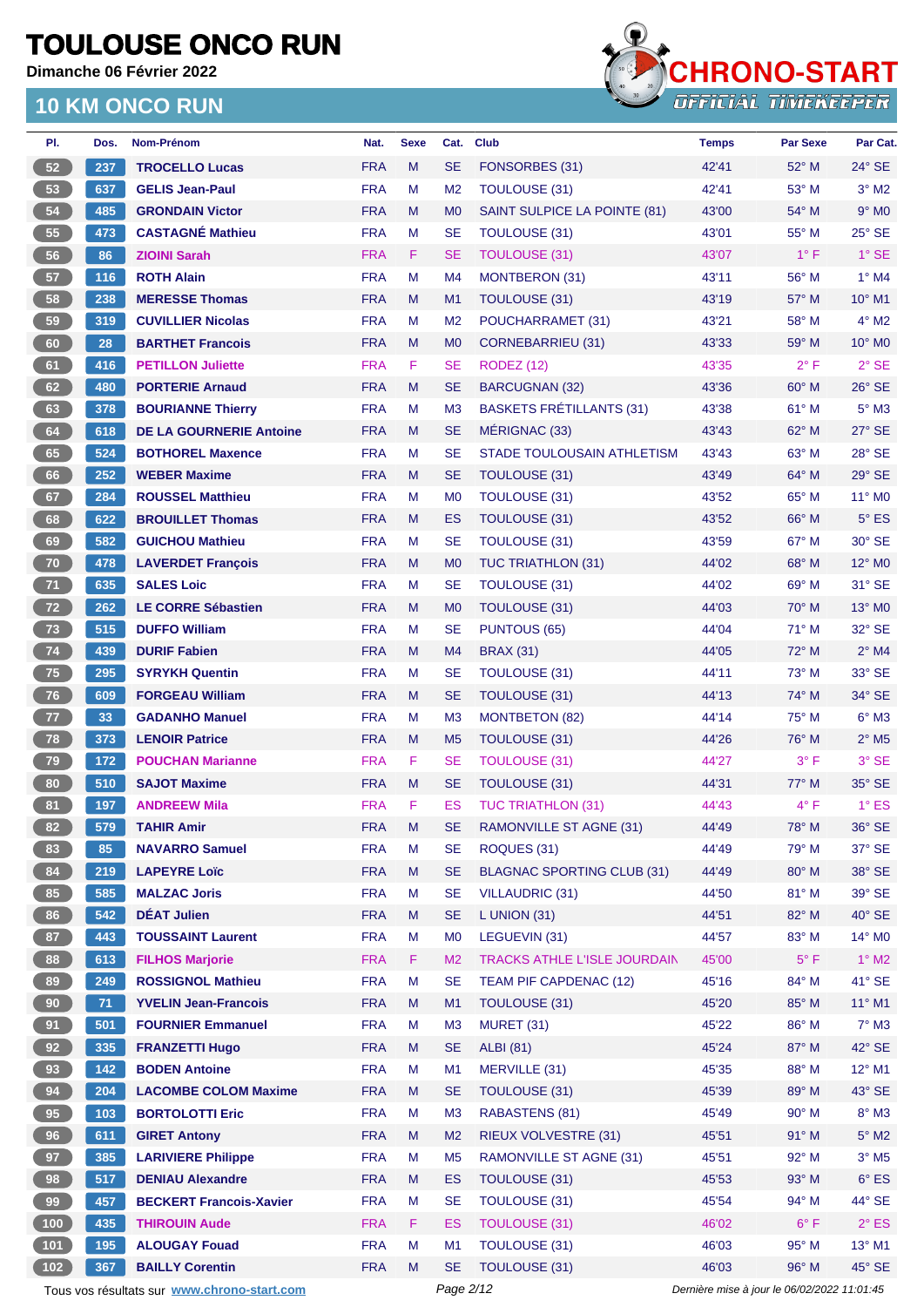**Dimanche 06 Février 2022**



| PI.                                                | Dos. | <b>Nom-Prénom</b>                           | Nat.                     | <b>Sexe</b> | Cat.                        | <b>Club</b>                         | <b>Temps</b> | <b>Par Sexe</b>                             | Par Cat.         |
|----------------------------------------------------|------|---------------------------------------------|--------------------------|-------------|-----------------------------|-------------------------------------|--------------|---------------------------------------------|------------------|
| 103                                                | 374  | <b>JANECZEK Ivan</b>                        | <b>FRA</b>               | M           | M <sub>3</sub>              | COLOMIERS (31)                      | 46'05        | $97^\circ$ M                                | $9°$ M3          |
| (104)                                              | 545  | <b>NICOLAU Jimy</b>                         | <b>FRA</b>               | M           | <b>SE</b>                   | <b>TOULOUSE (31)</b>                | 46'07        | 98° M                                       | 46° SE           |
| (105)                                              | 614  | <b>ROUANET Jean-Philippe</b>                | <b>FRA</b>               | M           | M <sub>3</sub>              | <b>TRACKS ATHLE L'ISLE JOURDAIN</b> | 46'08        | $99^\circ$ M                                | $10^{\circ}$ M3  |
| $106$                                              | 14   | <b>MASSOC Ghyslain</b>                      | <b>FRA</b>               | М           | M <sub>2</sub>              | MURET (31)                          | 46'09        | $100^\circ$ M                               | $6^\circ$ M2     |
| $107$                                              | 194  | <b>BOUBE Sandra</b>                         | <b>FRA</b>               | F.          | M <sub>1</sub>              | <b>TOULOUSE (31)</b>                | 46'10        | $7^\circ$ F                                 | $1°$ M1          |
| 108                                                | 228  | <b>LARUE Vincent</b>                        | <b>FRA</b>               | M           | M <sub>0</sub>              | TOULOUSE (31)                       | 46'13        | 101° M                                      | 15° MO           |
| (109                                               | 557  | <b>VIEU Christophe</b>                      | <b>FRA</b>               | M           | M <sub>4</sub>              | <b>AUZEVILLE TOLOSANE (31)</b>      | 46'21        | $102^\circ$ M                               | $3°$ M4          |
| (110)                                              | 345  | <b>ALBA Denis</b>                           | <b>FRA</b>               | M           | M <sub>3</sub>              | PAMIERS (09)                        | 46'30        | 103° M                                      | $11^{\circ}$ M3  |
| (111)                                              | 629  | <b>LEFRANCAIS Emma</b>                      | <b>FRA</b>               | F.          | M <sub>0</sub>              | TOULOUSE (31)                       | 46'30        | $8^{\circ}$ F                               | 1° MO            |
| 112                                                | 529  | <b>CROISSANT Jocelyn</b>                    | <b>FRA</b>               | М           | M <sub>2</sub>              | <b>GIROU TRIATHLON (31)</b>         | 46'31        | $104^\circ$ M                               | $7^\circ$ M2     |
| (113)                                              | 426  | <b>BELFAFI llyesse</b>                      | <b>FRA</b>               | M           | <b>SE</b>                   | TOULOUSE (31)                       | 46'36        | $105^\circ$ M                               | 47° SE           |
| $\boxed{114}$                                      | 532  | <b>DUBREUIL Luc</b>                         | <b>FRA</b>               | М           | <b>SE</b>                   | LA MULATIERE (69)                   | 46'37        | $106^\circ$ M                               | 48° SE           |
| (115)                                              | 640  | --- Dossard Inconnu ---                     |                          |             |                             |                                     | 46'37        |                                             |                  |
| (116)                                              | 134  | <b>CORRIGNAN Bleuenn</b>                    | <b>FRA</b>               | F           | <b>SE</b>                   | SATUC <sub>(31)</sub>               | 46'48        | $9^{\circ}$ F                               | 4° SE            |
| (117)                                              | 396  | <b>DEPROOT Gilles</b>                       | <b>FRA</b>               | M           | M <sub>1</sub>              | <b>COLOMIERS (31)</b>               | 47'10        | 107° M                                      | 14° M1           |
| 118                                                | 433  | <b>DESCOUS Laurent</b>                      | <b>FRA</b>               | M           | M <sub>3</sub>              | <b>TEAM PASTEL TRIATHLON (31)</b>   | 47'28        | $108^\circ$ M                               | $12^{\circ}$ M3  |
| (119                                               | 30   | <b>VACHER Laurent</b>                       | <b>FRA</b>               | M           | <b>SE</b>                   | TOULOUSE (31)                       | 47'34        | $109^\circ$ M                               | 49° SE           |
| (120)                                              | 424  | <b>TARTARIN Killian</b>                     | <b>FRA</b>               | М           | <b>SE</b>                   | <b>TOULOUSE (31)</b>                | 47'36        | $110^\circ$ M                               | $50^\circ$ SE    |
| (121)                                              | 492  | <b>BEL Rémi</b>                             | <b>FRA</b>               | M           | <b>SE</b>                   | <b>TOULOUSE (31)</b>                | 47'38        | $111^\circ$ M                               | 51° SE           |
| 122                                                | 526  | <b>TOMASI Pascal</b>                        | <b>FRA</b>               | М           | M4                          | <b>BERATAIS (31)</b>                | 47'41        | $112^{\circ}$ M                             | $4^\circ$ M4     |
| $123$                                              | 150  | <b>MOUGE Quentin</b>                        | <b>FRA</b>               | M           | <b>SE</b>                   | <b>TOULOUSE (31)</b>                | 47'42        | $113^\circ$ M                               | 52° SE           |
| (124)                                              | 209  | <b>BONNIER Rémi</b>                         | <b>FRA</b>               | M           | <b>JU</b>                   | <b>TOULOUSE (31)</b>                | 47'43        | 114° M                                      | $1°$ JU          |
|                                                    | 624  |                                             |                          | M           |                             | <b>TOULOUSE (31)</b>                |              |                                             | $7°$ ES          |
| (125)                                              |      | DE FIGUEIREDO PEREIRA Theo                  | <b>FRA</b>               |             | ES                          |                                     | 47'50        | $115^\circ$ M                               |                  |
| (126)                                              | 191  | <b>BELLART Julien</b>                       | <b>FRA</b><br><b>FRA</b> | M<br>M      | M <sub>0</sub><br><b>SE</b> | <b>TOULOUSE (31)</b>                | 47'51        | 116° M                                      | 16° MO<br>53° SE |
| (127)                                              | 93   | <b>JACOB Mathis</b>                         |                          |             |                             | <b>TOULOUSE (31)</b>                | 47'53        | 117° M                                      |                  |
| (128)                                              | 347  | <b>ALLAIN Camille</b>                       | <b>FRA</b>               | F           | <b>SE</b>                   | <b>TOULOUSE (31)</b>                | 48'01        | $10^{\circ}$ F                              | $5^\circ$ SE     |
| 129                                                | 303  | <b>PONSOLLE Gabriel</b>                     | <b>FRA</b>               | M           | <b>SE</b>                   | PUJAUDRAN (32)                      | 48'11        | $118^\circ$ M                               | 54° SE           |
| (130)                                              | 476  | <b>LHOSTE Jérôme</b>                        | <b>FRA</b>               | М           | M <sub>2</sub>              | <b>ENFILE TES BASKETS GRENADE</b>   | 48'12        | $119^\circ$ M                               | $8^\circ$ M2     |
| (131)                                              | 263  | <b>BERY Nicolas</b>                         | <b>FRA</b>               | M           | M <sub>0</sub>              | <b>TOULOUSE (31)</b>                | 48'26        | $120^\circ$ M                               | 17° M0           |
| $\boxed{132}$                                      | 366  | <b>RAMEL Damien</b>                         | <b>FRA</b>               | М           | M <sub>1</sub>              | PIBRAC (31)                         | 48'36        | $121^\circ$ M                               | 15° M1           |
| (133)                                              | 513  | <b>MALPEL Thierry</b>                       | <b>FRA</b>               | M           | M4                          | <b>TEAM PASTEL TRIATHLON (31)</b>   | 48'38        | $122^{\circ}$ M                             | 5° M4            |
| $134$                                              | 406  | <b>SABATIER Chloé</b>                       | <b>FRA</b>               | F           | ES                          | <b>TOULOUSE (31)</b>                | 48'42        | $11^{\circ}$ F                              | $3°$ ES          |
| (135)                                              | 268  | <b>VILLARET Aurélie</b>                     | <b>FRA</b>               | F           | M1                          | <b>TOULOUSE (31)</b>                | 48'45        | $12^{\circ}$ F                              | $2^{\circ}$ M1   |
| $136$                                              | 615  | <b>GUILHAMASSÉ Véronique</b>                | <b>FRA</b>               | F           | M <sub>2</sub>              | LES ZINZINS DES COTEAUX (31)        | 48'46        | $13^{\circ}$ F                              | $2^{\circ}$ M2   |
| (137)                                              | 31   | <b>VIALA Fabien</b>                         | <b>FRA</b>               | M           | M <sub>2</sub>              | PINSAGUEL (31)                      | 48'48        | 123° M                                      | $9^\circ$ M2     |
| $\begin{array}{ c c c }\n\hline\n138\n\end{array}$ | 375  | <b>BERGERET Achille</b>                     | <b>FRA</b>               | М           | <b>SE</b>                   | <b>TOULOUSE (31)</b>                | 48'50        | $124^\circ$ M                               | $55^\circ$ SE    |
| (139)                                              | 306  | <b>ROUGÉ Sandrine</b>                       | <b>FRA</b>               | F.          | M <sub>3</sub>              | <b>PAC (31)</b>                     | 48'51        | $14^{\circ}$ F                              | $1^\circ$ M3     |
| $\begin{array}{c} \hline 140 \end{array}$          | 395  | <b>PECH Bernard</b>                         | <b>FRA</b>               | M           | M <sub>6</sub>              | SA TOULOUSE UC (31)                 | 48'52        | $125^\circ$ M                               | $1^\circ$ M6     |
| (141)                                              | 311  | <b>LAVENAIRE Deborah</b>                    | <b>FRA</b>               | F           | <b>SE</b>                   | CAB BALMA (31)                      | 49'01        | $15^{\circ}$ F                              | $6^{\circ}$ SE   |
| $\begin{array}{c} \boxed{142} \end{array}$         | 414  | <b>FIEVET Jean-Francois</b>                 | <b>FRA</b>               | М           | M <sub>6</sub>              | MIRANDE (32)                        | 49'04        | $126^\circ$ M                               | $2^{\circ}$ M6   |
| (143)                                              | 568  | <b>STAURENGHI Anne-Sophie</b>               | <b>FRA</b>               | F           | <b>SE</b>                   | TRACKS ATHLE L'ISLE JOURDAIN        | 49'10        | $16^{\circ}$ F                              | 7° SE            |
| $144$                                              | 344  | <b>BESSOUDOUX Clément</b>                   | <b>FRA</b>               | M           | <b>SE</b>                   | ST JEAN (31)                        | 49'12        | 127° M                                      | 56° SE           |
| (145)                                              | 149  | <b>AIMAND Aziz</b>                          | <b>FRA</b>               | M           | <b>SE</b>                   | <b>TOULOUSE (31)</b>                | 49'13        | $128^\circ$ M                               | 57° SE           |
| $(146)$                                            | 420  | <b>ZAMAROCZY Marie</b>                      | <b>FRA</b>               | F           | M1                          | CA BALMA (31)                       | 49'13        | $17^{\circ}$ F                              | $3°$ M1          |
| (147)                                              | 24   | <b>LABARRERE Clotilde</b>                   | <b>FRA</b>               | F           | <b>SE</b>                   | CLUB ALPIN FRANCAIS DE TOULI        | 49'14        | $18^{\circ}$ F                              | $8^\circ$ SE     |
| $\begin{array}{c} \hline 148 \end{array}$          | 308  | <b>DAUBA Damien</b>                         | <b>FRA</b>               | M           | M <sub>0</sub>              | <b>TOULOUSE (31)</b>                | 49'15        | 129° M                                      | 18° MO           |
| (149)                                              | 18   | <b>GIRAN Dylan</b>                          | <b>FRA</b>               | M           | <b>SE</b>                   | TOULOUSE (31)                       | 49'21        | 130° M                                      | 58° SE           |
| $\overline{150}$                                   | 294  | <b>CHATELET-BOUGET Aurelien</b>             | <b>FRA</b>               | M           | <b>SE</b>                   | TOULOUSE (31)                       | 49'23        | $131^\circ$ M                               | 59° SE           |
| (151)                                              | 36   | <b>ESCOFFRES Pierre</b>                     | <b>FRA</b>               | M           | <b>SE</b>                   | <b>TOULOUSE (31)</b>                | 49'26        | 132° M                                      | $60^\circ$ SE    |
| $152$                                              | 160  | <b>BIROT Paul-Emile</b>                     | <b>FRA</b>               | М           | <b>SE</b>                   | TOULOUSE (31)                       | 49'30        | 133° M                                      | $61^\circ$ SE    |
| (153)                                              | 193  | <b>MATHIEU Perrine</b>                      | <b>FRA</b>               | F           | M <sub>0</sub>              | <b>TOULOUSE (31)</b>                | 49'33        | 19°F                                        | $2^\circ$ MO     |
|                                                    |      | Tous vos résultats sur www.chrono-start.com |                          |             | Page 3/12                   |                                     |              | Dernière mise à jour le 06/02/2022 11:01:45 |                  |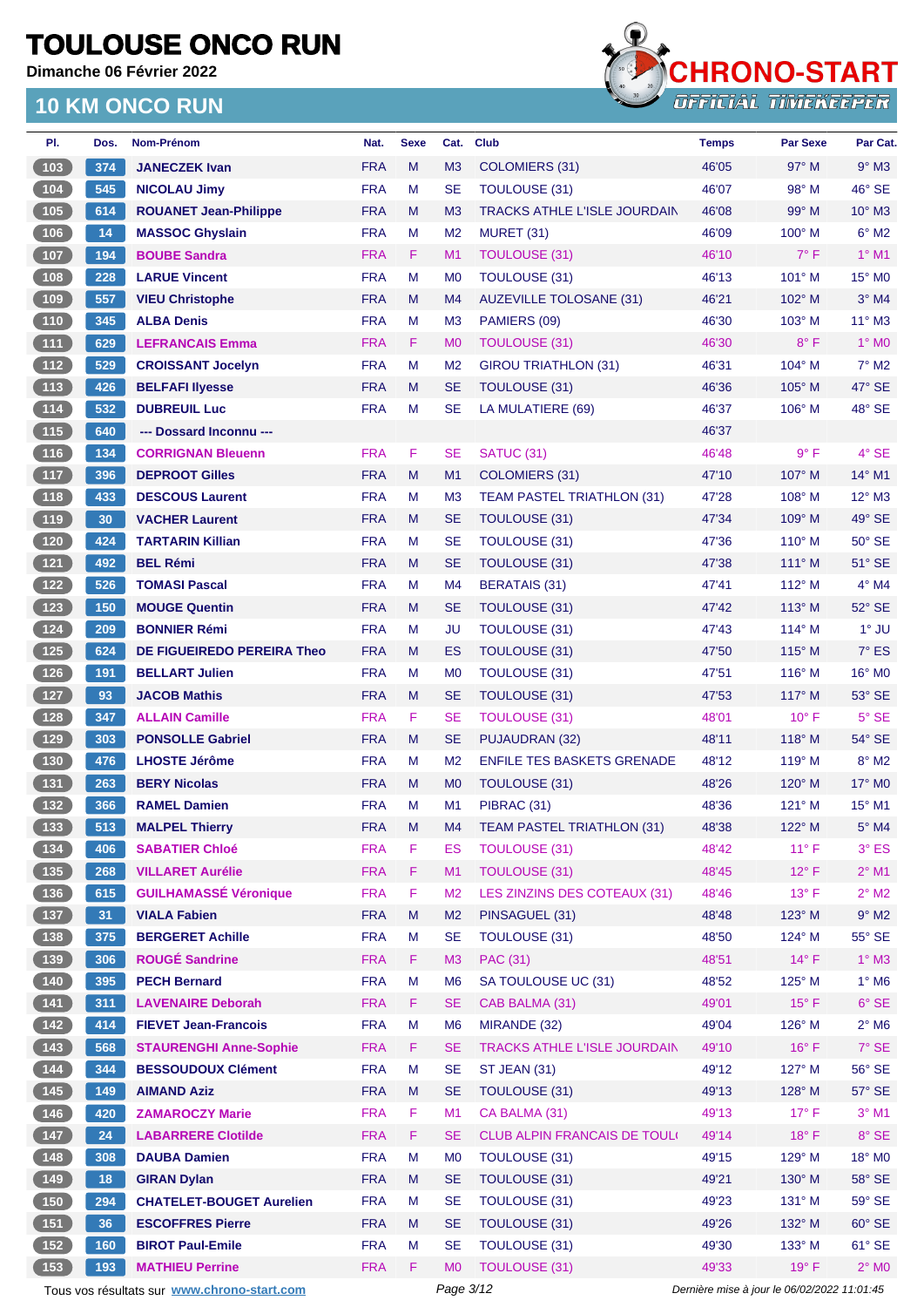**Dimanche 06 Février 2022**



| PI.                                               | Dos. | Nom-Prénom                                  | Nat.       | <b>Sexe</b> | Cat.           | <b>Club</b>                          | <b>Temps</b>                                | <b>Par Sexe</b> | Par Cat.                  |
|---------------------------------------------------|------|---------------------------------------------|------------|-------------|----------------|--------------------------------------|---------------------------------------------|-----------------|---------------------------|
| (154)                                             | 460  | <b>OCHOA Nicolas</b>                        | <b>FRA</b> | M           | M3             | <b>BPOC SPORTS (31)</b>              | 49'36                                       | 134° M          | $13^\circ$ M3             |
| 155                                               | 68   | <b>MARTINEZ Laure</b>                       | <b>FRA</b> | F           | <b>SE</b>      | <b>CASTRES ATHLETISME (81)</b>       | 49'40                                       | $20^{\circ}$ F  | $9°$ SE                   |
| 156                                               | 248  | <b>VIGROUX Benoit</b>                       | <b>FRA</b> | M           | M <sub>1</sub> | LOUBENS LAURAGAIS (31)               | 49'41                                       | 135° M          | $16^{\circ}$ M1           |
| 157                                               | 66   | <b>LUCAS David</b>                          | <b>FRA</b> | М           | M <sub>0</sub> | BLAGNAC SPORTING CLUB (31)           | 49'43                                       | $136^\circ$ M   | 19° M <sub>0</sub>        |
| (158)                                             | 499  | <b>BLANC Christopher</b>                    | <b>FRA</b> | M           | <b>SE</b>      | TOULOUSE (31)                        | 49'48                                       | $137^\circ$ M   | 62° SE                    |
| 159                                               | 401  | <b>NAVA Daniel</b>                          | <b>FRA</b> | M           | M <sub>5</sub> | RUN TO FIGHT SLA (31)                | 49'49                                       | $138^\circ$ M   | $4^\circ$ M <sub>5</sub>  |
| (160)                                             | 463  | <b>PORIER Martin</b>                        | <b>FRA</b> | M           | <b>SE</b>      | <b>ST JEAN (31)</b>                  | 49'54                                       | $139^\circ$ M   | 63° SE                    |
| $\boxed{161}$                                     | 235  | <b>LACAZEDIEU Pierre</b>                    | <b>FRA</b> | M           | M <sub>1</sub> | <b>TOULOUSE (31)</b>                 | 49'55                                       | $140^\circ$ M   | 17° M1                    |
| (162)                                             | 278  | <b>GIRAUD Séréna</b>                        | <b>FRA</b> | F.          | <b>SE</b>      | <b>TOULOUSE (31)</b>                 | 49'58                                       | $21^{\circ}$ F  | $10^{\circ}$ SE           |
| $163$                                             | 590  | <b>ROGEON Aline</b>                         | <b>FRA</b> | F           | M <sub>0</sub> | <b>TRACKS ATHLE L'ISLE JOURDAIN</b>  | 49'59                                       | $22^{\circ}$ F  | $3°$ MO                   |
| 164                                               | 531  | <b>CASAMAYOR Emmanuelle</b>                 | <b>FRA</b> | F           | <b>SE</b>      | <b>TOULOUSE (31)</b>                 | 49'59                                       | $23^\circ$ F    | $11^{\circ}$ SE           |
| 165                                               | 133  | <b>RÉMOND Julien</b>                        | <b>FRA</b> | M           | <b>SE</b>      | <b>TOULOUSE (31)</b>                 | 50'02                                       | 141° M          | 64° SE                    |
| (166)                                             | 261  | <b>CARREAUX Jean-Philippe</b>               | <b>FRA</b> | M           | M <sub>4</sub> | POUCHARRAMET (31)                    | 50'04                                       | $142^\circ$ M   | $6°$ M4                   |
| $167$                                             | 638  | <b>SIEURAC Josyan</b>                       | <b>FRA</b> | M           | M <sub>2</sub> | <b>TOULOUSE (31)</b>                 | 50'08                                       | $143^\circ$ M   | 10° M2                    |
| 168                                               | 151  | <b>GOUBE Gil</b>                            | <b>FRA</b> | M           | M <sub>4</sub> | TOULOUSE (31)                        | 50'09                                       | $144^\circ$ M   | $7^\circ$ M4              |
| $169$                                             | 81   | <b>GIRARD Jean Marie</b>                    | <b>FRA</b> | M           | M <sub>4</sub> | <b>TOULOUSE (31)</b>                 | 50'13                                       | $145^\circ$ M   | 8° M4                     |
| (170)                                             | 376  | <b>BERGERET Francois</b>                    | <b>FRA</b> | M           | M <sub>4</sub> | <b>TOULOUSE (31)</b>                 | 50'15                                       | $146^\circ$ M   | $9°$ M4                   |
| $\begin{array}{c} \boxed{171} \end{array}$        | 577  | <b>DE MISCAULT Vianney</b>                  | <b>FRA</b> | м           | <b>SE</b>      | <b>TOULOUSE (31)</b>                 | 50'17                                       | $147^\circ$ M   | $65^\circ$ SE             |
| (172)                                             | 519  | <b>BONIELLO Giuseppe</b>                    | <b>ITA</b> | M           | M <sub>0</sub> | <b>TOULOUSE (31)</b>                 | 50'17                                       | $148^\circ$ M   | $20^\circ$ M <sub>0</sub> |
| $\begin{array}{c} \boxed{173} \end{array}$        | 221  | <b>ZELMAT Jean Marc</b>                     | <b>FRA</b> | M           | M <sub>5</sub> | <b>CORNEBARRIEU (31)</b>             | 50'19                                       | $149^\circ$ M   | $5^\circ$ M5              |
| 174                                               | 223  | <b>ZELMAT Yoann</b>                         | <b>FRA</b> | M           | <b>SE</b>      | <b>CORNEBARRIEU (31)</b>             | 50'19                                       | $150^\circ$ M   | 66° SE                    |
|                                                   |      |                                             | <b>FRA</b> |             | <b>SE</b>      |                                      |                                             |                 | 67° SE                    |
| $\boxed{175}$                                     | 528  | <b>TRAN Adrien</b>                          |            | M           |                | LE GROUPE LA CREUSILLE (31)          | 50'26                                       | $151^\circ$ M   |                           |
| (176)                                             | 593  | <b>ESCANDE Jerome</b>                       | <b>FRA</b> | M           | M <sub>0</sub> | <b>ESCALQUENS (31)</b>               | 50'29                                       | 152° M          | 21° MO                    |
| 177                                               | 626  | <b>BERARD Arnold</b>                        | <b>FRA</b> | М           | <b>SE</b>      | <b>TOULOUSE (31)</b>                 | 50'30                                       | $153^\circ$ M   | 68° SE                    |
| (178)                                             | 608  | <b>MASSONNET Juliette</b>                   | <b>FRA</b> | F           | <b>SE</b>      | <b>SAINT ORENS DE GAMEVILLE (31)</b> | 50'32                                       | $24^{\circ}$ F  | $12^{\circ}$ SE           |
| 179                                               | 437  | <b>BASCANS Patrick</b>                      | <b>FRA</b> | M           | M <sub>4</sub> | LABASTIDETTE (31)                    | 50'32                                       | $154^{\circ}$ M | 10° M4                    |
| (180)                                             | 323  | <b>JACOB Christophe</b>                     | <b>FRA</b> | M           | M <sub>3</sub> | EAUNES (31)                          | 50'33                                       | 155° M          | 14° M3                    |
| $\boxed{181}$                                     | 23   | <b>LEN Clément</b>                          | <b>FRA</b> | M           | <b>SE</b>      | <b>CLUB ALPIN FRANCAIS DE TOULO</b>  | 50'34                                       | $156^\circ$ M   | 69° SE                    |
| (182)                                             | 361  | <b>PUISSET Florent</b>                      | <b>FRA</b> | M           | M <sub>2</sub> | <b>TOURNEFEUILLE (31)</b>            | 50'36                                       | $157^\circ$ M   | 11° M2                    |
| $\boxed{183}$                                     | 320  | <b>CUVILLIER Myriam</b>                     | <b>FRA</b> | F           | M <sub>3</sub> | POUCHARRAMET (31)                    | 50'41                                       | $25^{\circ}$ F  | $2^{\circ}$ M3            |
| 184                                               | 607  | <b>LE GAL Ambre</b>                         | <b>FRA</b> | F           | ES             | <b>ROQUEMAURE (81)</b>               | 50'43                                       | $26^{\circ}$ F  | 4° ES                     |
| 185                                               | 397  | <b>TOURNIER Nathan</b>                      | <b>FRA</b> | M           | <b>SE</b>      | TOULOUSE (31)                        | 50'43                                       | 158° M          | 70° SE                    |
| (186)                                             | 533  | <b>SELLIER Gatien</b>                       | <b>FRA</b> | M           | <b>SE</b>      | <b>TOULOUSE (31)</b>                 | 50'44                                       | 159° M          | 71° SE                    |
| $\begin{array}{c} \n \textbf{187} \\ \end{array}$ | 356  | <b>GLÂTRE Noe</b>                           | <b>FRA</b> | M           | <b>SE</b>      | TOULOUSE (31)                        | 50'44                                       | 160° M          | 72° SE                    |
| $\begin{array}{c} \boxed{188} \end{array}$        | 488  | <b>MERCI Bernard</b>                        | <b>FRA</b> | M           | M <sub>3</sub> | PORTET ATHLETIC CLUB (31)            | 50'45                                       | 161° M          | 15° M3                    |
| $\begin{array}{c} \n \text{189}\n \end{array}$    | 342  | <b>LARBI Soraya</b>                         | <b>FRA</b> | F           | M1             | <b>TOULOUSE (31)</b>                 | 50'48                                       | $27^\circ$ F    | 4° M1                     |
| (190)                                             | 62   | <b>AUFFRET Corentin</b>                     | <b>FRA</b> | M           | <b>SE</b>      | <b>TOULOUSE (31)</b>                 | 50'55                                       | 162° M          | 73° SE                    |
| (191)                                             | 236  | <b>LACAZEDIEU Johanne</b>                   | <b>FRA</b> | F           | M1             | <b>TOULOUSE (31)</b>                 | 50'57                                       | 28°F            | $5^{\circ}$ M1            |
| (192)                                             | 343  | <b>RODRIGUEZ Xavier</b>                     | <b>FRA</b> | M           | M1             | <b>CLUB CANIN DU FRONTONNAIS (</b>   | 51'00                                       | $163^\circ$ M   | 18° M1                    |
| $\begin{array}{c} \boxed{193} \end{array}$        | 525  | <b>MATEUS Andres</b>                        | <b>ESP</b> | M           | <b>SE</b>      | TOULOUSE (31)                        | 51'02                                       | $164^\circ$ M   | 74° SE                    |
| (194)                                             | 572  | <b>PORIER Franck</b>                        | <b>FRA</b> | M           | M3             | FIGEAC ATHLETISME CLUB (46)          | 51'06                                       | 165° M          | 16° M3                    |
| $195$                                             | 285  | <b>LUCCA Liliana</b>                        | <b>ITA</b> | F           | M <sub>0</sub> | <b>TOULOUSE (31)</b>                 | 51'06                                       | $29^\circ$ F    | $4^\circ$ MO              |
| (196)                                             | 470  | <b>BESSE Clément</b>                        | <b>FRA</b> | M           | <b>SE</b>      | <b>BOULIAC (33)</b>                  | 51'09                                       | 166° M          | 75° SE                    |
| (197)                                             | 63   | <b>ALIAS Jean-Christophe</b>                | <b>FRA</b> | M           | M1             | CARCASSONNE (11)                     | 51'09                                       | 167° M          | $19°$ M1                  |
| (198)                                             | 541  | <b>BRÉMAUD Laure</b>                        | <b>FRA</b> | F           | M <sub>0</sub> | <b>TOULOUSE (31)</b>                 | 51'13                                       | 30° F           | $5^\circ$ MO              |
| 199                                               | 404  | <b>PIERI Laurent</b>                        | <b>FRA</b> | M           | M <sub>3</sub> | <b>TOULOUSE (31)</b>                 | 51'17                                       | 168° M          | 17° M3                    |
| $\left( 200 \right)$                              | 606  | <b>LE GAL Philippe</b>                      | <b>FRA</b> | M           | M4             | <b>ROQUEMAURE (81)</b>               | 51'18                                       | 169° M          | 11° M4                    |
| $201$                                             | 516  | <b>SALGUES Fabien</b>                       | <b>FRA</b> | M           | ES             | <b>TOULOUSE (31)</b>                 | 51'20                                       | $170^\circ$ M   | $8^\circ$ ES              |
| $\sqrt{202}$                                      | 206  | <b>TRUONG Hoang Minh</b>                    | <b>FRA</b> | M           | M <sub>0</sub> | TOULOUSE (31)                        | 51'23                                       | 171° M          | 22° MO                    |
| 203                                               | 299  | <b>CAILLAT Tom</b>                          | <b>FRA</b> | M           | <b>SE</b>      | MARLIAC (31)                         | 51'23                                       | 172° M          | 76° SE                    |
| 204                                               | 578  | <b>FRUIT Côme</b>                           | <b>FRA</b> | M           | <b>SE</b>      | GRAGNAGUE (31)                       | 51'23                                       | 173° M          | 77° SE                    |
|                                                   |      | Tous vos résultats sur www.chrono-start.com |            |             | Page 4/12      |                                      | Dernière mise à jour le 06/02/2022 11:01:45 |                 |                           |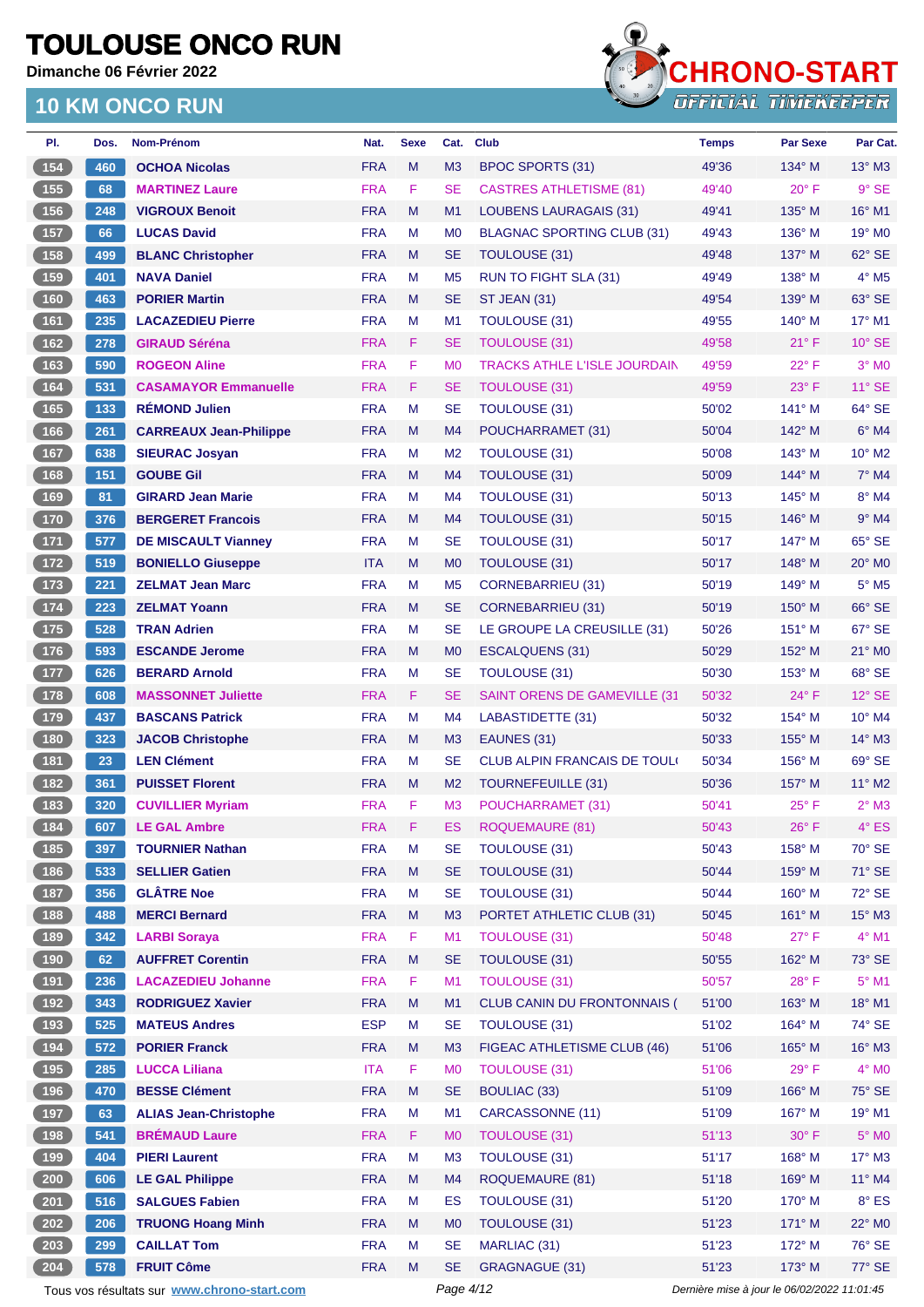**Dimanche 06 Février 2022**

#### **10 KM ONCO RUN**



| Dos.  | Nom-Prénom                       | Nat.       | <b>Sexe</b> | Cat.           | <b>Club</b>                         | <b>Temps</b> | <b>Par Sexe</b> | Par Cat.                 |
|-------|----------------------------------|------------|-------------|----------------|-------------------------------------|--------------|-----------------|--------------------------|
| 291   | <b>D'ORGEVILLE Audrey</b>        | <b>FRA</b> | F           | M1             | <b>TOULOUSE (31)</b>                | 51'24        | $31^\circ$ F    | $6^{\circ}$ M1           |
| 290   | <b>PEDICA Fabien</b>             | <b>FRA</b> | M           | M <sub>2</sub> | TOULOUSE (31)                       | 51'24        | $174^\circ$ M   | $12^{\circ}$ M2          |
| 441   | <b>TOURNIER Emilie</b>           | <b>FRA</b> | F           | M <sub>1</sub> | <b>TOULOUSE (31)</b>                | 51'29        | $32^\circ$ F    | $7^\circ$ M1             |
| 16    | <b>LEFIN Eric</b>                | <b>FRA</b> | M           | M4             | <b>TOULOUSE HALTERO CLIB (31)</b>   | 51'32        | $175^\circ$ M   | $12^{\circ}$ M4          |
| 53    | <b>GOMEZ-ROCA Carlos</b>         | <b>FRA</b> | M           | M <sub>2</sub> | TOULOUSE (31)                       | 51'33        | $176^\circ$ M   | 13° M2                   |
| 64    | <b>FERIOL Lisa</b>               | <b>FRA</b> | F           | <b>SE</b>      | <b>TOULOUSE (31)</b>                | 51'34        | $33^\circ$ F    | 13° SE                   |
| 65    | <b>GUILLERMIN Gabriel</b>        | <b>FRA</b> | M           | SE             | <b>TOULOUSE (31)</b>                | 51'34        | 177° M          | 78° SE                   |
| 430   | <b>PENO Alexia</b>               | <b>FRA</b> | F           | <b>SE</b>      | <b>TRACKS ATHLE L'ISLE JOURDAIN</b> | 51'41        | $34^\circ$ F    | $14^\circ$ SE            |
| 467   | <b>AVILA LOPEZ Marco Antonio</b> | <b>MEX</b> | M           | SE             | <b>TOULOUSE (31)</b>                | 51'43        | $178^\circ$ M   | 79° SE                   |
| 200   | <b>ROHOU Delphine</b>            | <b>FRA</b> | F           | M <sub>2</sub> | <b>TOULOUSE (31)</b>                | 51'43        | $35^{\circ}$ F  | $3^\circ$ M2             |
| 620   | <b>DERYCKE Yohann</b>            | <b>FRA</b> | M           | SE             | TOULOUSE (31)                       | 51'58        | $179^\circ$ M   | 80° SE                   |
| 312   | <b>ROUSSEAU Manuel</b>           | <b>FRA</b> | M           | M1             | <b>TOULOUSE (31)</b>                | 51'59        | $180^\circ$ M   | 20° M1                   |
| 105   | <b>CHAUWIN Virginie</b>          | <b>FRA</b> | F.          | M <sub>2</sub> | <b>TARA (31)</b>                    | 51'59        | $36^{\circ}$ F  | $4^\circ$ M2             |
| 543   | <b>CONTI Laurent</b>             | <b>FRA</b> | M           | M <sub>3</sub> | LA SALVETAT ST GILLES (31)          | 52'06        | $181^\circ$ M   | $18^{\circ}$ M3          |
| 570   | <b>DUCOURNAU Eric</b>            | <b>FRA</b> | M           | M <sub>4</sub> | <b>TOULOUSE (31)</b>                | 52'12        | $182^\circ$ M   | 13° M4                   |
| 279   | <b>CARRE Quentin</b>             | <b>FRA</b> | M           | ES             | TOULOUSE (31)                       | 52'14        | $183^\circ$ M   | $9°$ ES                  |
| 139   | <b>VERBAEYS Mathilde</b>         | <b>FRA</b> | F           | SE             | <b>QUINT FONSEGRIVES (31)</b>       | 52'16        | $37^\circ$ F    | $15^\circ$ SE            |
| 630   | <b>VERBAEYS Nicolas</b>          | <b>FRA</b> | M           | <b>SE</b>      | <b>TOULOUSE (31)</b>                | 52'16        | 184° M          | 81° SE                   |
| 447   | <b>MÉRESSE Clément</b>           | <b>FRA</b> | M           | M1             | TOULOUSE (31)                       | 52'18        | 185° M          | $21^\circ$ M1            |
| 245   | <b>DUCLOS Thomas</b>             | <b>FRA</b> | M           | SE             | <b>TOULOUSE (31)</b>                | 52'19        | $186^\circ$ M   | 82° SE                   |
| 269   | <b>ROUX Adrien</b>               | <b>FRA</b> | M           | <b>SE</b>      | MIREMONT (31)                       | 52'25        | 187° M          | 83° SE                   |
| 365   | <b>LECLERCQ Thomas</b>           | <b>FRA</b> | м           | <b>SE</b>      | TOULOUSE (31)                       | 52'26        | $188^\circ$ M   | 84° SE                   |
| 254   | <b>BECKER Coralie</b>            | <b>FRA</b> | F           | SE             | <b>PORTET SUR GARONNE (31)</b>      | 52'26        | 38° F           | $16°$ SE                 |
| 187   | <b>VADROT Marie Eve</b>          | <b>FRA</b> | F           | M <sub>3</sub> | CARBONNE (31)                       | 52'33        | 39° F           | $3°$ M3                  |
| 45    | <b>JAFFRELOT Marion</b>          | <b>FRA</b> | F           | SE             | <b>TUC TRIATHLON (31)</b>           | 52'35        | $40^{\circ}$ F  | 17° SE                   |
| 76    | <b>BETRIAN LAGARDE Sarah</b>     | <b>FRA</b> | F           | M <sub>0</sub> | PLAISANCE DU TOUCH (31)             | 52'35        | 41°F            | $6^{\circ}$ MO           |
| 411   | <b>LATOUCHE Melanie</b>          | <b>FRA</b> | F           | SE             | CA BALMA (31)                       | 52'41        | $42^{\circ}$ F  | $18^\circ$ SE            |
| 455   | <b>PONS Olivier</b>              | <b>FRA</b> | м           | M <sub>2</sub> | <b>VILLENEUVE TOLOSANE (31)</b>     | 52'41        | $189^\circ$ M   | $14^{\circ}$ M2          |
| 466   | <b>LE MANACH Celia</b>           | <b>FRA</b> | F           | ES             | <b>BDS TBS (31)</b>                 | 52'47        | $43^{\circ}$ F  | $5^{\circ}$ ES           |
| 368   | <b>ALLAIS Noan</b>               | <b>FRA</b> | M           | ES             | TOULOUSE (31)                       | 52'48        | $190^\circ$ M   | $10^{\circ}$ ES          |
| 551   | <b>SAINT-JUVIN Guillaume</b>     | <b>FRA</b> | M           | МO             | <b>BNP PARIBAS ASC TOULOUSE (0)</b> | 52'51        | 191° M          | 23° MO                   |
| 504   | <b>BIHAN Seb</b>                 | <b>FRA</b> | M           | M <sub>0</sub> | MONDONVILLE (31)                    | 52'54        | 192° M          | 24° MO                   |
| 302   | <b>TIERCE Laurie</b>             | <b>FRA</b> | F           | <b>SE</b>      | SA TOULOUSE UC (31)                 | 52'57        | 44°F            | $19°$ SE                 |
| 461   | <b>LAURET Jean-Louis</b>         | <b>FRA</b> | M           | <b>SE</b>      | <b>TOULOUSE (31)</b>                | 52'58        | 193° M          | 85° SE                   |
| 286   | <b>DALMAYRAC Benoit</b>          | <b>FRA</b> | M           | M <sub>0</sub> | TOULOUSE (31)                       | 53'04        | 194° M          | 25° MO                   |
| 512   | <b>HERVE Jean-Charles</b>        | <b>FRA</b> | M           | M <sub>5</sub> | PORTET ATHLETIC CLUB (31)           | 53'04        | 195° M          | $6^\circ$ M5             |
| 67    | <b>SCHAFFHAUSER Flora</b>        | <b>FRA</b> | F           | <b>SE</b>      | <b>CASTRES ATHLETISME (81)</b>      | 53'05        | 45°F            | $20^\circ$ SE            |
| $121$ | <b>CLOUAIRE Thomas</b>           | <b>FRA</b> | M           | M <sub>2</sub> | TOULOUSE (31)                       | 53'06        | 196° M          | $15^{\circ}$ M2          |
| 415   | <b>ZAMUNER Chantal</b>           | <b>FRA</b> | F           | M4             | <b>TOULOUSE (31)</b>                | 53'07        | 46°F            | $1^\circ$ M4             |
| 314   | <b>WEBER Emilien</b>             | <b>FRA</b> | M           | <b>SE</b>      | <b>BEAUZELLE (31)</b>               | 53'13        | 197° M          | 86° SE                   |
| 602   | <b>ESCANDE Marion</b>            | <b>FRA</b> | F.          | <b>SE</b>      | <b>TOULOUSE (31)</b>                | 53'13        | 47°F            | $21^\circ$ SE            |
| 203   | <b>COSMIDIS Flore</b>            | <b>FRA</b> | F           | <b>SE</b>      | <b>TOULOUSE (31)</b>                | 53'16        | 48°F            | 22° SE                   |
| 419   | <b>SIMON Luc</b>                 | <b>FRA</b> | M           | <b>SE</b>      | TARBES (65)                         | 53'18        | 198° M          | 87° SE                   |
| 292   | <b>FLOCH Emilie</b>              | <b>FRA</b> | F           | <b>SE</b>      | <b>TTM (31)</b>                     | 53'22        | 49°F            | 23° SE                   |
| 360   | <b>GRAMOND Samuel</b>            | <b>FRA</b> | M           | ES             | <b>TOULOUSE (31)</b>                | 53'24        | 199° M          | $11^\circ$ ES            |
| 634   | <b>JAFFRELOT Lucie</b>           | <b>FRA</b> | F           | <b>SE</b>      | <b>TOULOUSE (31)</b>                | 53'25        | 50° F           | 24° SE                   |
| 281   | <b>SOMET Alain</b>               | <b>FRA</b> | M           | <b>SE</b>      | TOULOUSE (31)                       | 53'41        | 200° M          | 88° SE                   |
| 213   | <b>CINQFRAIX Stephane</b>        | <b>FRA</b> | M           | M <sub>3</sub> | ST GAUDENS (31)                     | 53'47        | 201° M          | 19° M3                   |
| 111   | <b>BROCHON Delphine</b>          | <b>FRA</b> | F.          | M3             | <b>TOULOUSE (31)</b>                | 53'49        | $51^{\circ}$ F  | $4^\circ$ M3             |
| 536   | <b>KUREK Brigitte</b>            | <b>FRA</b> | F           | M <sub>5</sub> | CAZERES (31)                        | 53'50        | 52° F           | $1^\circ$ M <sub>5</sub> |
| 27    | <b>SCHIRO Camille</b>            | <b>FRA</b> | F           | M <sub>0</sub> | LONGAGES (31)                       | 53'53        | $53^\circ$ F    | <b>7° MO</b>             |
|       |                                  |            |             |                |                                     |              |                 |                          |

Tous vos résultats sur **[www.chrono-start.com](https://www.chrono-start.com/)** Page 5/12 Dernière mise à jour le 06/02/2022 11:01:45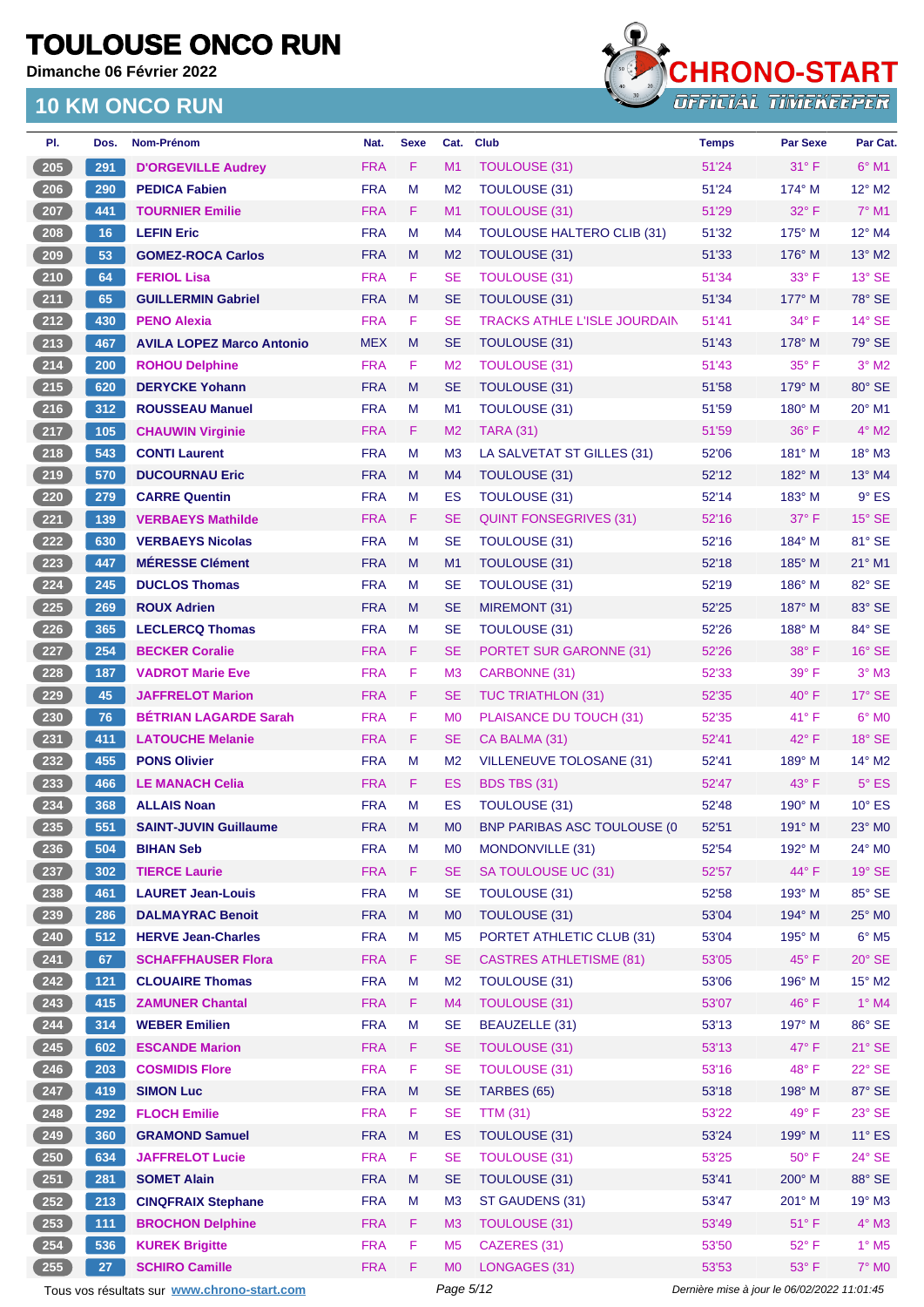**Dimanche 06 Février 2022**

### **10 KM ONCO RUN**



| PI.                | Dos. | <b>Nom-Prénom</b>              | Nat.       | <b>Sexe</b> | Cat.           | <b>Club</b>                        | <b>Temps</b> | <b>Par Sexe</b> | Par Cat.                    |
|--------------------|------|--------------------------------|------------|-------------|----------------|------------------------------------|--------------|-----------------|-----------------------------|
| 256                | 554  | <b>MAMOUH Yassin</b>           | <b>FRA</b> | M           | <b>SE</b>      | TOULOUSE (31)                      | 53'53        | $202^\circ$ M   | 89° SE                      |
| $257$              | 621  | <b>BESSAGNET Mélanie</b>       | <b>FRA</b> | F           | <b>SE</b>      | <b>TOULOUSE (31)</b>               | 53'54        | 54° F           | 25° SE                      |
| 258                | 126  | <b>ELLUIN Amelie</b>           | <b>FRA</b> | F           | <b>SE</b>      | <b>TOULOUSE (31)</b>               | 53'54        | $55^{\circ}$ F  | $26^\circ$ SE               |
| $259$              | 487  | <b>CROS Jean-Jacques</b>       | <b>FRA</b> | М           | M4             | PORTET ATHLETIC CLUB (31)          | 53'57        | $203^\circ$ M   | 14° M4                      |
| 260                | 498  | <b>DOUCE Stéphane</b>          | <b>FRA</b> | M           | M <sub>3</sub> | TOULOUSE (31)                      | 53'58        | $204^\circ$ M   | 20° M3                      |
| $261$              | 448  | <b>ZILLI Matteo</b>            | <b>FRA</b> | M           | <b>SE</b>      | BALMA (31)                         | 54'00        | $205^\circ$ M   | 90° SE                      |
| 262                | 310  | <b>STELTER Karl</b>            | <b>FRA</b> | M           | M <sub>2</sub> | BALMA (31)                         | 54'00        | $206^\circ$ M   | $16^\circ$ M2               |
| $263$              | 584  | <b>MIENS6ALLEMAND Sandrine</b> | <b>FRA</b> | F           | M <sub>3</sub> | <b>CAP TRAIL GAGNAC (31)</b>       | 54'01        | 56°F            | $5^\circ$ M3                |
| $264$              | 503  | <b>MOURLAN Sebastien</b>       | <b>FRA</b> | M           | M <sub>1</sub> | TOULOUSE (31)                      | 54'01        | 207° M          | $22^{\circ}$ M1             |
| $265$              | 561  | <b>LACOSTE Jérémy</b>          | <b>FRA</b> | М           | M <sub>0</sub> | <b>TOURNEFEUILLE (31)</b>          | 54'03        | $208^\circ$ M   | 26° MO                      |
| 266                | 214  | <b>CHEVRIER Jade</b>           | <b>FRA</b> | F           | <b>SE</b>      | ST JORY (31)                       | 54'04        | 57° F           | 27° SE                      |
| 267                | 56   | <b>BARNIER Chloé</b>           | <b>FRA</b> | F           | M <sub>0</sub> | <b>TOULOUSE (31)</b>               | 54'10        | $58^{\circ}$ F  | 8° MO                       |
| 268                | 21   | <b>ROTHMANN Marion</b>         | <b>FRA</b> | F.          | M <sub>0</sub> | <b>LACROIX FALAGARDE (31)</b>      | 54'10        | 59°F            | $9°$ MO                     |
| $269$              | 173  | <b>KAAFARANI Elena</b>         | <b>FRA</b> | F           | <b>SE</b>      | <b>TOULOUSE (31)</b>               | 54'14        | $60^{\circ}$ F  | 28° SE                      |
| 270                | 381  | <b>NADAL Julie</b>             | <b>FRA</b> | F           | M <sub>2</sub> | <b>TOULOUSE (31)</b>               | 54'19        | $61^{\circ}$ F  | $5^\circ$ M2                |
| 271                | 40   | <b>LAGANE Jean-Pierre</b>      | <b>FRA</b> | M           | M <sub>5</sub> | <b>TOULOUSE (31)</b>               | 54'24        | 209° M          | $7°$ M <sub>5</sub>         |
| 272                | 604  | <b>DIJOUX Dominique</b>        | <b>FRA</b> | M           | M1             | CUGNAUX (31)                       | 54'29        | $210^\circ$ M   | 23° M1                      |
| 273                | 530  | <b>RODRIGUEZ Estelle</b>       | <b>FRA</b> | F           | <b>SE</b>      | <b>CLUB CANIN DU FRONTONNAIS (</b> | 54'31        | $62^{\circ}$ F  | $29°$ SE                    |
| 274                | 270  | <b>COUSY Adrien</b>            | <b>FRA</b> | M           | M <sub>0</sub> | <b>TOULOUSE (31)</b>               | 54'35        | $211^\circ$ M   | $27^\circ$ MO               |
| $275$              | 362  | <b>GIRARD Sandrine</b>         | <b>FRA</b> | F           | M <sub>3</sub> | <b>ASEAT (31)</b>                  | 54'36        | 63° F           | $6^\circ$ M3                |
| 276                | 408  | <b>HEUDE-BARATTE Catherine</b> | <b>FRA</b> | F           | M4             | <b>TOULOUSE (31)</b>               | 54'42        | $64^{\circ}$ F  | $2^{\circ}$ M4              |
| 277                | 74   | <b>VERSMEE Pascal</b>          | <b>FRA</b> | M           | M4             | <b>ROUFFIAC TOLOSAN (31)</b>       | 54'47        | 212° M          | 15° M4                      |
| $278$              | 226  | <b>WORMS Sabrina</b>           | <b>FRA</b> | F.          | M <sub>1</sub> |                                    | 54'47        | $65^{\circ}$ F  | $8^\circ$ M1                |
|                    | 520  | <b>WOODHOUSE Gerard</b>        | <b>IRL</b> | M           |                | <b>MONTESQUIEU VOLVESTRE (31)</b>  | 54'48        | $213^\circ$ M   | $8^\circ$ M <sub>5</sub>    |
| 279                |      |                                |            |             | M <sub>5</sub> | MARQUEFAVE (31)                    |              |                 |                             |
| $\overline{280}$   | 338  | <b>ARNAL Valentin</b>          | <b>FRA</b> | M           | <b>SE</b>      | MILLAU (12)                        | 54'54        | $214^\circ$ M   | 91° SE                      |
| 281                | 337  | <b>ARNAL Jean_louis</b>        | <b>FRA</b> | М           | M <sub>3</sub> | BEAUZELLE (31)                     | 54'55        | $215^\circ$ M   | 21° M3                      |
| 282                | 386  | <b>SERRENTINO Fabien</b>       | <b>FRA</b> | M           | M <sub>0</sub> | <b>TOULOUSE (31)</b>               | 55'00        | $216^\circ$ M   | 28° M0                      |
| $283$              | 143  | <b>VERGER David</b>            | <b>FRA</b> | М           | M <sub>2</sub> | <b>MURET (31)</b>                  | 55'01        | $217^\circ$ M   | 17° M2                      |
| 284                | 41   | <b>BAUMET Quentin</b>          | <b>FRA</b> | M           | <b>SE</b>      | <b>TOURNEFEUILLE (31)</b>          | 55'01        | $218^\circ$ M   | 92° SE                      |
| 285                | 96   | <b>ROCA Cathy</b>              | <b>FRA</b> | F           | M <sub>4</sub> | STE FOY D AIGREFEUILLE (31)        | 55'01        | $66^{\circ}$ F  | $3°$ M4                     |
| 286                | 20   | <b>SOL Alexandre</b>           | <b>FRA</b> | M           | SE             | <b>TOULOUSE (31)</b>               | 55'01        | $219^\circ$ M   | 93° SE                      |
| 287                | 43   | <b>MADAMOUR Davy</b>           | <b>FRA</b> | М           | <b>SE</b>      | <b>CASTANET TOLOSAN (31)</b>       | 55'02        | $220^\circ$ M   | 94° SE                      |
| 288                | 625  | <b>CASTILLO Sebastian</b>      | <b>FRA</b> | M           | <b>SE</b>      | TOULOUSE (31)                      | 55'06        | 221° M          | 95° SE                      |
| 289                | 547  | <b>CORNILLE Solene</b>         | <b>FRA</b> | F           | M <sub>2</sub> | <b>WAC (31)</b>                    | 55'20        | 67°F            | $6^\circ$ M2                |
| $\left(290\right)$ | 57   | <b>JAMMET Cyril</b>            | <b>FRA</b> | M           | M <sub>0</sub> | LAGARRIGUE (81)                    | 55'20        | 222° M          | 29° MO                      |
| 291                | 327  | <b>LE CROSNIER Margo</b>       | <b>FRA</b> | F           | <b>SE</b>      | <b>TTM (31)</b>                    | 55'24        | 68°F            | $30^\circ$ SE               |
| 292                | 144  | <b>LAGORS Pierre-Olivier</b>   | <b>FRA</b> | M           | M1             | <b>MURET (31)</b>                  | 55'26        | 223° M          | 24° M1                      |
| 293                | 54   | <b>VILLEROY Morgane</b>        | <b>FRA</b> | F           | M1             | POINTIS DE RIVIERE (31)            | 55'28        | 69°F            | $9°$ M1                     |
| 294                | 363  | <b>RAULT-WITA Yoann</b>        | <b>FRA</b> | M           | M <sub>0</sub> | TOULOUSE (31)                      | 55'29        | 224° M          | 30° MO                      |
| $\frac{295}{2}$    | 115  | <b>TREILLOU Simon</b>          | <b>FRA</b> | M           | <b>SE</b>      | TOULOUSE (31)                      | 55'30        | $225^\circ$ M   | 96° SE                      |
| $296$              | 250  | <b>SAVARIT Virginie</b>        | <b>FRA</b> | F           | M1             | <b>TOULOUSE (31)</b>               | 55'34        | 70° F           | 10° M1                      |
| 297                | 633  | <b>SAPET Christophe</b>        | <b>FRA</b> | M           | M3             | TOULOUSE (31)                      | 55'35        | 226° M          | $22^{\circ}$ M3             |
| $\overline{298}$   | 546  | <b>GEORGES Michel</b>          | <b>FRA</b> | M           | M <sub>6</sub> | <b>TOULOUSE (31)</b>               | 55'43        | 227° M          | $3^\circ$ M6                |
| $299$              | 562  | <b>BOUTEILLE Benjamin</b>      | <b>FRA</b> | M           | <b>SE</b>      | TRACKS ATHLE L'ISLE JOURDAIN       | 55'44        | 228° M          | 97° SE                      |
| 300                | 587  | <b>MENDAILLE Cedric</b>        | <b>FRA</b> | M           | M <sub>0</sub> | CEPET (31)                         | 55'44        | 229° M          | 31° MO                      |
| 301                | 494  | <b>TAVERNIER Jean-Michel</b>   | <b>FRA</b> | M           | M <sub>5</sub> | AIGREFEUILLE (31)                  | 55'47        | 230° M          | $9^\circ$ M5                |
| 302                | 364  | <b>DUNAL Jonnhy</b>            | <b>FRA</b> | M           | M <sub>3</sub> | TOULOUSE (31)                      | 55'54        | 231° M          | $23^\circ$ M3               |
| 303                | 425  | <b>LAVIE Audrey</b>            | <b>FRA</b> | F           | <b>SE</b>      | <b>TOULOUSE (31)</b>               | 55'55        | $71^\circ$ F    | 31° SE                      |
| 304                | 380  | <b>FOUCHEREAU Isabelle</b>     | <b>FRA</b> | F           | M1             | <b>TOULOUSE (31)</b>               | 56'00        | 72°F            | 11° M1                      |
| 305                | 569  | <b>DE REMACLE Alain</b>        | <b>FRA</b> | М           | M <sub>5</sub> | CASTRES (81)                       | 56'05        | 232° M          | $10^{\circ}$ M <sub>5</sub> |
| 306                | 155  | <b>LAPI Julien</b>             | <b>FRA</b> | M           | M <sub>0</sub> | TOULOUSE (31)                      | 56'13        | 233° M          | 32° MO                      |
|                    |      |                                |            |             |                |                                    |              |                 |                             |

Tous vos résultats sur **[www.chrono-start.com](https://www.chrono-start.com/)** Page 6/12 Page 6/12 Dernière mise à jour le 06/02/2022 11:01:45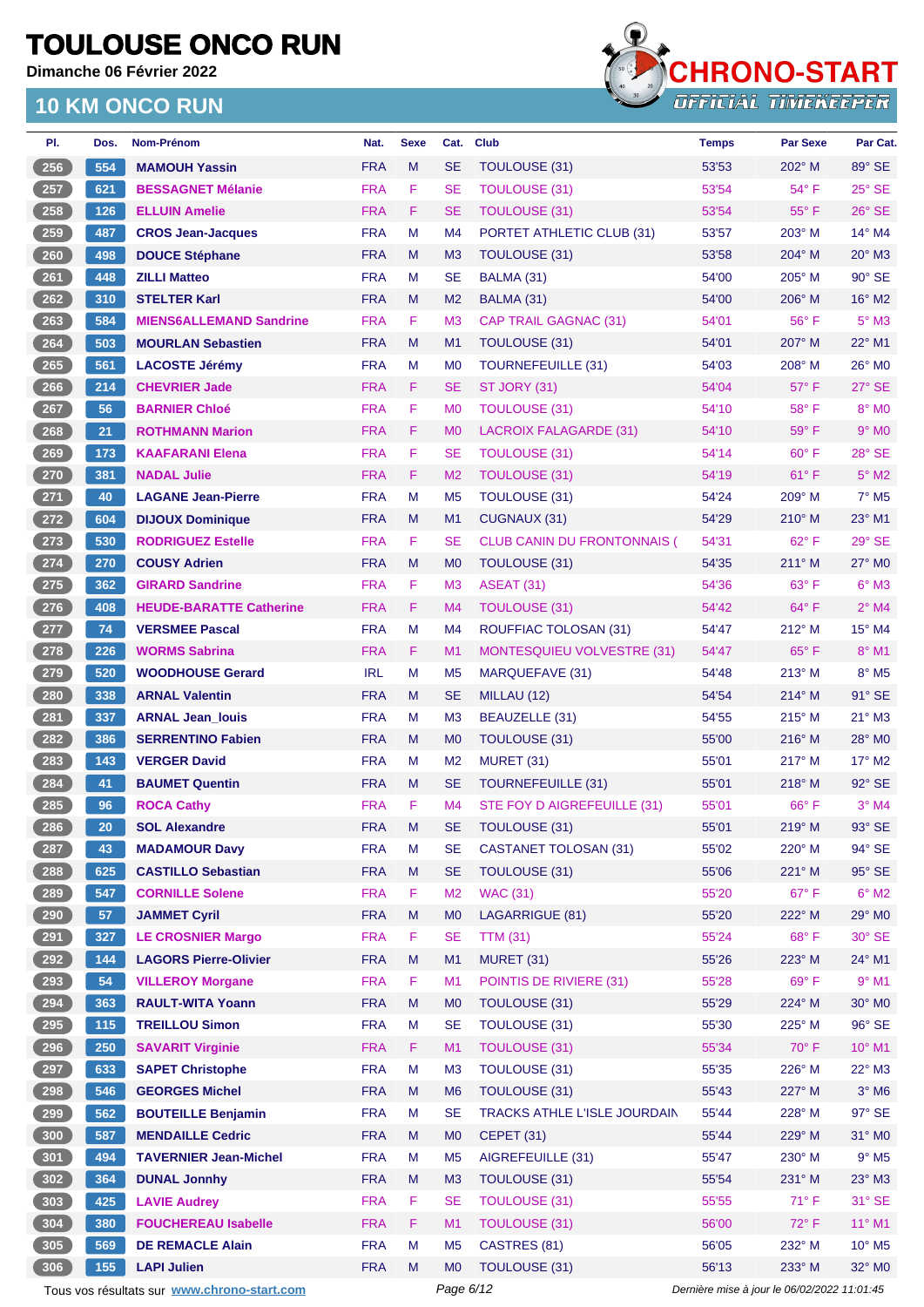**Dimanche 06 Février 2022**



| PI.                                              | Dos.  | Nom-Prénom                                  | Nat.       | <b>Sexe</b> | Cat.           | <b>Club</b>                        | <b>Temps</b>                                | <b>Par Sexe</b> | Par Cat.                  |
|--------------------------------------------------|-------|---------------------------------------------|------------|-------------|----------------|------------------------------------|---------------------------------------------|-----------------|---------------------------|
| 307                                              | 156   | <b>ALRAN Xavier</b>                         | <b>FRA</b> | M           | <b>SE</b>      | TOULOUSE (31)                      | 56'13                                       | 234° M          | 98° SE                    |
| 308                                              | 540   | <b>GONZALES Sylvie</b>                      | <b>FRA</b> | F           | M <sub>3</sub> | <b>CAP TRAIL GAGNAC (31)</b>       | 56'14                                       | 73° F           | $7^\circ$ M3              |
| 309                                              | 83    | <b>RUMEAU Léna</b>                          | <b>FRA</b> | F.          | <b>SE</b>      | PALAU DE CERDAGNE (66)             | 56'15                                       | $74^{\circ}$ F  | 32° SE                    |
| 310                                              | 484   | <b>FARESE Amandine</b>                      | <b>FRA</b> | F           | <b>SE</b>      | MÉRIGNAC (33)                      | 56'26                                       | 75° F           | 33° SE                    |
| $311$                                            | 423   | <b>HAMIDALLAH Dina</b>                      | <b>FRA</b> | F.          | <b>SE</b>      | <b>TOULOUSE (31)</b>               | 56'30                                       | $76^{\circ}$ F  | 34° SE                    |
| 312                                              | 550   | <b>GUSSE Emilie</b>                         | <b>FRA</b> | F           | M <sub>1</sub> | MASSAT (09)                        | 56'30                                       | 77° F           | 12° M1                    |
| 313                                              | 260   | <b>LESTIENNE Maxence</b>                    | <b>FRA</b> | M           | SE             | VERNET (31)                        | 56'33                                       | 235° M          | 99° SE                    |
| 314                                              | 259   | <b>LESTIENNE Fabrice</b>                    | <b>FRA</b> | M           | M3             | VERNET (31)                        | 56'33                                       | 236° M          | $24^\circ$ M3             |
| 315                                              | 201   | <b>BOURSIER Romane</b>                      | <b>FRA</b> | F.          | CA             | <b>TOULOUSE (31)</b>               | 56'35                                       | 78°F            | 1° CA                     |
| $316$                                            | 202   | <b>RAMES Lila</b>                           | <b>FRA</b> | F.          | СA             | <b>TOULOUSE (31)</b>               | 56'35                                       | 79° F           | $2°$ CA                   |
| 317                                              | 107   | <b>SAINRAPT Jean-Marc</b>                   | <b>FRA</b> | M           | M <sub>5</sub> | STE FOY D AIGREFEUILLE (31)        | 56'36                                       | 237° M          | 11° M5                    |
| 318                                              | 371   | <b>BERTHAUD Sophie</b>                      | <b>FRA</b> | F           | <b>SE</b>      | PECHBONNIEU (31)                   | 56'39                                       | $80^\circ$ F    | 35° SE                    |
| (319)                                            | 436   | <b>PASCAL Morgane</b>                       | <b>FRA</b> | F           | <b>SE</b>      | ST JORY (31)                       | 56'45                                       | $81^\circ$ F    | 36° SE                    |
| 320                                              | 239   | <b>MAHIEU Isabelle</b>                      | <b>FRA</b> | F           | M <sub>4</sub> | DONNEVILLE (31)                    | 56'47                                       | 82°F            | $4°$ M4                   |
| $321$                                            | 340   | <b>DHOTE Philippe</b>                       | <b>FRA</b> | M           | M <sub>4</sub> | <b>FOULEE BEAUZELLOISE (31)</b>    | 56'49                                       | 238° M          | 16° M4                    |
| 322                                              | 511   | <b>CHATELAIN Christophe</b>                 | <b>FRA</b> | M           | M <sub>2</sub> | TOULOUSE (31)                      | 56'49                                       | $239^\circ$ M   | 18° M2                    |
| $\frac{323}{ }$                                  | 122   | <b>MARNEF Aline</b>                         | <b>FRA</b> | F.          | M <sub>0</sub> | <b>TOULOUSE (31)</b>               | 56'52                                       | 83° F           | $10^{\circ}$ MO           |
| 324                                              | 383   | <b>IEHL Florence</b>                        | <b>FRA</b> | F.          | <b>SE</b>      | <b>TOULOUSE (31)</b>               | 56'53                                       | 84°F            | 37° SE                    |
| 325                                              | 192   | <b>FRANQUET Kelly</b>                       | <b>FRA</b> | F.          | M1             | <b>TOULOUSE (31)</b>               | 56'57                                       | 85° F           | 13° M1                    |
| 326                                              | 305   | <b>MORONVAL Audrey</b>                      | <b>FRA</b> | F.          | M <sub>0</sub> | BALMA (31)                         | 56'58                                       | 86°F            | 11° MO                    |
| 327                                              | 234   | <b>SEIGNOURET Nicolas</b>                   | <b>FRA</b> | M           | M1             | <b>BARRY D ISLEMADE (82)</b>       | 56'58                                       | 240° M          | 25° M1                    |
| 328                                              | 500   | <b>DE GAULEJAC Timothée</b>                 | <b>FRA</b> | M           | <b>SE</b>      | TOULOUSE (31)                      | 57'00                                       | $241^\circ$ M   | 100° SE                   |
| 329                                              | 566   | <b>GENDRE Marie</b>                         | <b>FRA</b> | F.          | <b>SE</b>      | <b>TOULOUSE (31)</b>               | 57'01                                       | 87°F            | 38° SE                    |
| $330$                                            | 170   | <b>BACQUÉ Olivier</b>                       | <b>FRA</b> | M           | M <sub>1</sub> | ROQUELAURE (32)                    | 57'02                                       | $242^\circ$ M   | 26° M1                    |
| 331                                              | 508   | <b>CAISSO Stéphanie</b>                     | <b>FRA</b> | F.          | M <sub>2</sub> | <b>ST LYS (31)</b>                 | 57'03                                       | 88°F            | $7^\circ$ M2              |
| 332                                              | 61    | <b>GHIONE Laurie</b>                        | <b>FRA</b> | F           | <b>SE</b>      | <b>JCB</b> (31)                    | 57'04                                       | 89°F            | 39° SE                    |
| $\begin{array}{ c c }\n\hline\n333\n\end{array}$ | 300   | <b>SANSUS Julie</b>                         | <b>FRA</b> | F.          | <b>SE</b>      | <b>GAILLAC TOULZA (31)</b>         | 57'04                                       | $90^\circ$ F    | $40^\circ$ SE             |
| $334$                                            | 171   | <b>DRUCKÉ Jean Luc</b>                      | <b>FRA</b> | M           | M4             | <b>ROQUELAURE (32)</b>             | 57'05                                       | 243° M          | 17° M4                    |
| $335$                                            | 417   | <b>PARIS Marion</b>                         | <b>FRA</b> | F.          | SE             | <b>TOULOUSE (31)</b>               | 57'11                                       | 91° F           | 41° SE                    |
| 336                                              | 10    | <b>CIEMNY Anouchka</b>                      | <b>FRA</b> | F           | M <sub>0</sub> | <b>CUGNAUX (31)</b>                | 57'12                                       | 92° F           | 12° MO                    |
| $\left(337\right)$                               | 222   | <b>ZELMAT Abel</b>                          | <b>FRA</b> | M           | M <sub>5</sub> | <b>CORNEBARRIEU (31)</b>           | 57'18                                       | 244° M          | 12° M5                    |
| $338$                                            | 100   | <b>JIMENEZ Marie Laure</b>                  | <b>FRA</b> | F.          | M <sub>2</sub> | <b>TARAHUMARAS (31)</b>            | 57'21                                       | 93° F           | $8^\circ$ M2              |
| 339                                              | 26    | <b>SCHIRO Patrick</b>                       | <b>FRA</b> | M           | M <sub>5</sub> | LONGAGES (31)                      | 57'22                                       | $245^\circ$ M   | $13^\circ$ M <sub>5</sub> |
| 340                                              | 468   | <b>PORIER Marc</b>                          | <b>FRA</b> | M           | M <sub>3</sub> | FRONTON (31)                       | 57'22                                       | $246^\circ$ M   | $25^{\circ}$ M3           |
| $\frac{341}{2}$                                  | 211   | <b>MARION Alix</b>                          | <b>FRA</b> | F           | <b>JU</b>      | <b>TOULOUSE (31)</b>               | 57'23                                       | 94° F           | $1°$ JU                   |
| $342$                                            | 210   | <b>MARION Frederic</b>                      | <b>FRA</b> | M           | M <sub>2</sub> | <b>TOULOUSE (31)</b>               | 57'23                                       | 247° M          | 19° M2                    |
| 343                                              | 233   | <b>ANGE Muriel</b>                          | <b>FRA</b> | F           | M4             | <b>BARRY D ISLEMADE (82)</b>       | 57'24                                       | 95° F           | $5^\circ$ M4              |
| 344                                              | 255   | <b>CAO Nathalie</b>                         | <b>FRA</b> | F           | M <sub>3</sub> | <b>RRUNNING MONTAUBAN (31)</b>     | 57'24                                       | 96°F            | $8^\circ$ M3              |
| 345                                              | 99    | <b>HAAG Patrick</b>                         | <b>FRA</b> | ${\sf M}$   | M4             | AUBIET (32)                        | 57'26                                       | 248° M          | 18° M4                    |
| 346                                              | 475   | <b>HAAG Laura</b>                           | <b>FRA</b> | F           | <b>SE</b>      | <b>TOULOUSE (31)</b>               | 57'26                                       | $97^\circ$ F    | 42° SE                    |
|                                                  |       |                                             | <b>FRA</b> | F.          | <b>SE</b>      | <b>TOULOUSE (31)</b>               |                                             | 98°F            |                           |
| 347                                              | 88    | <b>HAAG Coralie</b>                         |            |             |                |                                    | 57'26                                       |                 | $43^\circ$ SE             |
| 348                                              | 477   | <b>VIGNOT Yannick</b>                       | <b>FRA</b> | M           | M1             | SILLINGY (74)                      | 57'27                                       | 249° M          | 27° M1                    |
| 349                                              | 141   | <b>MANAVIT Richard</b>                      | <b>FRA</b> | M           | M <sub>2</sub> | <b>TOULOUSE (31)</b>               | 57'28                                       | 250° M          | $20^\circ$ M2             |
| 350                                              | 298   | <b>PRESSENDA Jean Brice</b>                 | <b>FRA</b> | M           | M <sub>2</sub> | L'UNION (31)                       | 57'30                                       | 251° M          | $21^\circ$ M2             |
| 351                                              | 178   | <b>CAIE Patrick</b>                         | <b>FRA</b> | M           | M4             | <b>CLUB CANIN DU FRONTONNAIS (</b> | 57'45                                       | 252° M          | 19° M4                    |
| $352$                                            | 393   | <b>LAPEYRE Mathilde</b>                     | <b>FRA</b> | F           | <b>SE</b>      | <b>COLLECTIF GARUN (31)</b>        | 57'46                                       | $99^\circ$ F    | 44° SE                    |
| 353                                              | 394   | <b>LOUIS Ngilan</b>                         | <b>FRA</b> | M           | <b>SE</b>      | <b>COLLECTIF GARUN (31)</b>        | 57'48                                       | 253° M          | 101° SE                   |
| 354                                              | $112$ | <b>PAGERON Christelle</b>                   | <b>FRA</b> | F           | M1             | <b>TOULOUSE (31)</b>               | 57'52                                       | 100°F           | 14° M1                    |
| 355                                              | 456   | <b>HAMERLAK Véronique</b>                   | <b>FRA</b> | F.          | M1             | <b>SAINT SULPICE (81)</b>          | 57'52                                       | $101^{\circ}$ F | $15^{\circ}$ M1           |
| 356                                              | 482   | <b>DAUGREILH Nathalie</b>                   | <b>FRA</b> | F           | M4             | LONGAGES (31)                      | 57'52                                       | 102° F          | $6^\circ$ M4              |
| 357                                              | 60    | <b>RAMANANTSOAVINA Sebastien</b>            | <b>FRA</b> | M           | M1             | ATHLE 632 (31)                     | 57'58                                       | 254° M          | 28° M1                    |
|                                                  |       | Tous vos résultats sur www.chrono-start.com |            |             | Page 7/12      |                                    | Dernière mise à jour le 06/02/2022 11:01:45 |                 |                           |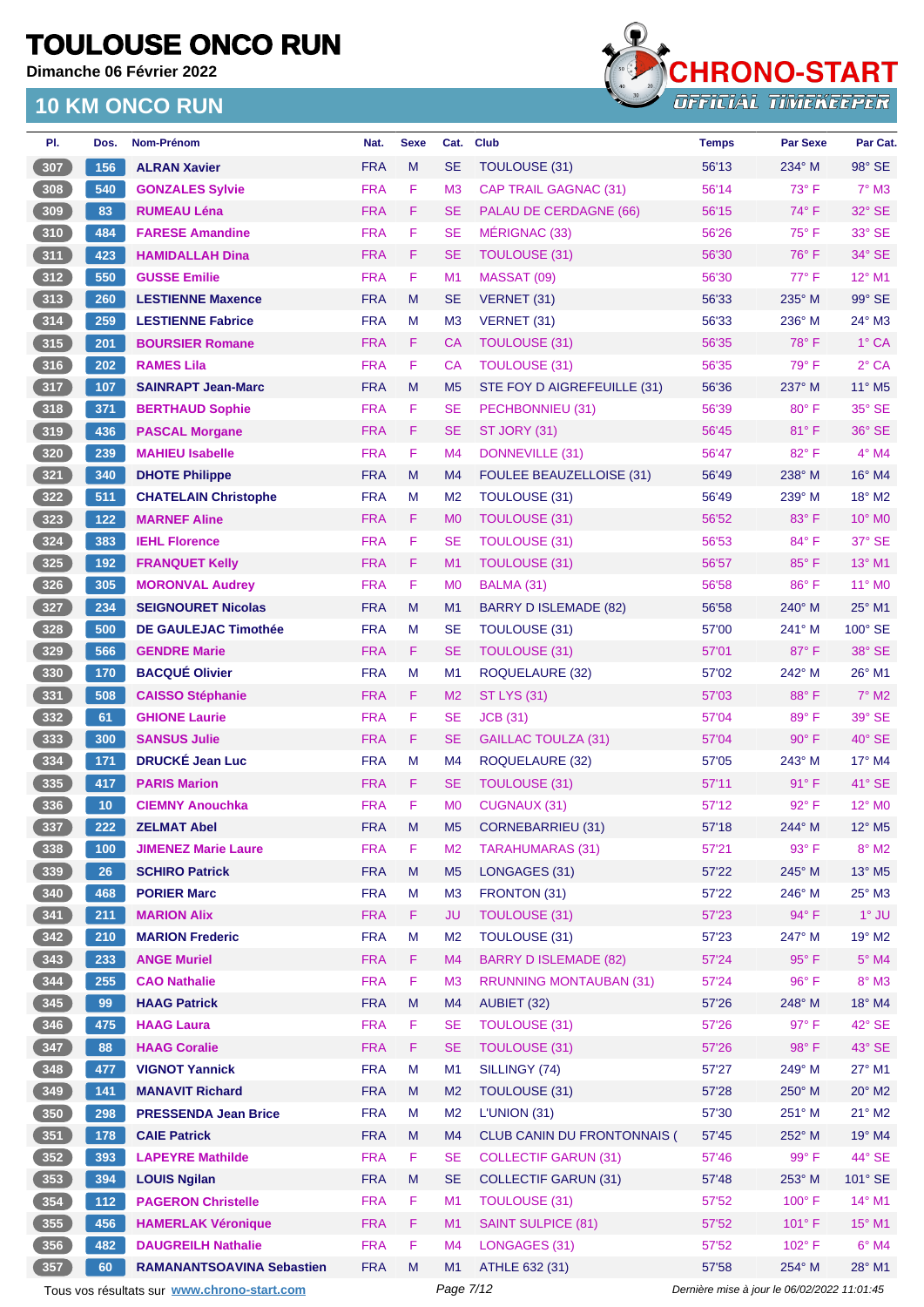**Dimanche 06 Février 2022**

#### **10 KM ONCO RUN**



| PI.  | Dos.           | <b>Nom-Prénom</b>              | Nat.       | <b>Sexe</b> | Cat.           | <b>Club</b>                         | <b>Temps</b> | <b>Par Sexe</b> | Par Cat.                    |
|------|----------------|--------------------------------|------------|-------------|----------------|-------------------------------------|--------------|-----------------|-----------------------------|
| 358  | 162            | <b>LAURENT Camille</b>         | <b>FRA</b> | F           | <b>SE</b>      | <b>SAINT GENIES BELLEVUE (31)</b>   | 58'00        | $103^\circ$ F   | $45^\circ$ SE               |
| 359  | 177            | <b>GILLET Laurent</b>          | <b>FRA</b> | M           | M <sub>2</sub> | CASTELGINEST (31)                   | 58'00        | 255° M          | $22^{\circ}$ M2             |
| 360  | 326            | <b>WITTMANN Miléna</b>         | <b>FRA</b> | F           | SE             | <b>TOULOUSE (31)</b>                | 58'00        | $104^\circ$ F   | 46° SE                      |
| 361  | 350            | <b>LABESQUE GRILL Nathalie</b> | <b>FRA</b> | F           | M <sub>2</sub> | <b>TOULOUSE (31)</b>                | 58'01        | $105^\circ$ F   | $9°$ M2                     |
| 362  | 370            | <b>COUDERC-BULGUBURE Laura</b> | <b>FRA</b> | F           | <b>SE</b>      | <b>BLAGNAC (31)</b>                 | 58'02        | $106^\circ$ F   | 47° SE                      |
| 363  | 481            | <b>PARIS Dominique</b>         | <b>FRA</b> | M           | M <sub>5</sub> | MADE IN BELCASTEL (12)              | 58'15        | 256° M          | 14° M5                      |
| 364  | 565            | <b>VINCENT Benjamin</b>        | <b>FRA</b> | M           | M <sub>2</sub> | FROUZINS (31)                       | 58'16        | $257^\circ$ M   | $23^\circ$ M2               |
| 365  | 346            | <b>RACHOU Daniele</b>          | <b>FRA</b> | F           | M <sub>3</sub> | <b>TOULOUSE (31)</b>                | 58'25        | $107^\circ$ F   | $9°$ M3                     |
| 366  | 564            | <b>COLLET Katia</b>            | <b>FRA</b> | F           | M1             | FROUZINS (31)                       | 58'28        | 108°F           | 16° M1                      |
| 367  | 109            | <b>O'CONNELL John</b>          | <b>IRL</b> | M           | M <sub>5</sub> | <b>TOULOUSE (31)</b>                | 58'31        | 258° M          | $15^{\circ}$ M <sub>5</sub> |
| 368  | 127            | <b>DOUHERET Karine</b>         | <b>FRA</b> | F           | M <sub>3</sub> | <b>BELLEGARDE SAINTE MARIE (31)</b> | 58'32        | $109^\circ$ F   | $10^{\circ}$ M3             |
| 369  | 489            | <b>PANOV Vladimir</b>          | <b>FRA</b> | M           | M <sub>0</sub> | <b>TOULOUSE (31)</b>                | 58'33        | $259°$ M        | $33^\circ$ MO               |
| 370  | 418            | <b>CHAPPERT Stephane</b>       | <b>FRA</b> | M           | M <sub>2</sub> | PORTET ATHLETIC CLUB (31)           | 58'35        | 260° M          | $24^{\circ}$ M2             |
| 371  | 251            | <b>COLSON Christophe</b>       | <b>FRA</b> | M           | SE             | LEVIGNAC (31)                       | 58'38        | $261^\circ$ M   | 102° SE                     |
| 372  | 617            | <b>LAURENT Carine</b>          | <b>FRA</b> | F.          | M <sub>3</sub> | <b>SAINT GENIES BELLEVUE (31)</b>   | 58'39        | $110^{\circ}$ F | $11^{\circ}$ M3             |
| 373  | 451            | <b>BLAIS Julien</b>            | <b>FRA</b> | M           | M <sub>0</sub> | FRONTON (31)                        | 58'40        | $262^\circ$ M   | 34° M0                      |
| 374  | 405            | <b>DESAUBRY Arnaud</b>         | <b>FRA</b> | M           | M1             | <b>CASTELMAUROU (31)</b>            | 58'44        | $263^\circ$ M   | 29° M1                      |
| 375  | 331            | <b>WEBER Eric</b>              | <b>FRA</b> | M           | M <sub>3</sub> | <b>BRAX (31)</b>                    | 58'48        | 264° M          | $26^\circ$ M3               |
| 376  | 146            | <b>WEBER Lauriane</b>          | <b>FRA</b> | F           | SE             | <b>TOULOUSE (31)</b>                | 58'48        | $111^\circ F$   | 48° SE                      |
| 377  | 446            | <b>BERNARD Emmy-Lou</b>        | <b>FRA</b> | F           | M <sub>0</sub> | ST SULPICE LA POINTE (81)           | 58'49        | $112^{\circ}$ F | $13^\circ$ MO               |
| 378  | 90             | <b>ROUQUET Josselyne</b>       | <b>FRA</b> | F           | M <sub>6</sub> | <b>BRAX (31)</b>                    | 58'50        | $113^\circ$ F   | $1^\circ$ M <sub>6</sub>    |
| 379  | 216            | <b>COLLET Margaux</b>          | <b>FRA</b> | F           | <b>SE</b>      | FENOUILLET (31)                     | 58'51        | 114°F           | 49° SE                      |
| 380  | 288            | <b>VERDIER Gilles</b>          | <b>FRA</b> | M           | M <sub>5</sub> | LEGUEVIN (31)                       | 58'54        | $265^\circ$ M   | $16^\circ$ M <sub>5</sub>   |
| 381  | 287            | <b>LAUR Frederic</b>           | <b>FRA</b> | M           | M <sub>3</sub> | <b>AURIBAIL (31)</b>                | 58'54        | $266^\circ$ M   | $27^\circ$ M3               |
| 382  | 8 <sup>1</sup> | <b>CLUZEL Philippe</b>         | <b>FRA</b> | M           | M <sub>5</sub> | <b>TOULOUSE (31)</b>                | 58'56        | $267^\circ$ M   | 17° M5                      |
| 383  | 267            | <b>SANZ TEXEIRA Alfonso</b>    | <b>ESP</b> | M           | M <sub>0</sub> | <b>SPLACH TRIATHLON (32)</b>        | 59'01        | 268° M          | 35° M0                      |
| 384  | 509            | <b>MESNIER Clemence</b>        | <b>FRA</b> | F           | SE             | <b>TOULOUSE (31)</b>                | 59'02        | $115^{\circ}$ F | $50^\circ$ SE               |
| 385  | 523            | <b>FRACAROS Nadia</b>          | <b>FRA</b> | F           | SE             | <b>TOULOUSE (31)</b>                | 59'02        | $116^{\circ}$ F | $51^\circ$ SE               |
| 386  | 307            | <b>RICOME Marion</b>           | <b>FRA</b> | F           | SE             | <b>TOULOUSE (31)</b>                | 59'09        | $117^\circ$ F   | $52^\circ$ SE               |
| 387  | 110            | <b>KASPRZAK Solène</b>         | <b>FRA</b> | F           | <b>SE</b>      | <b>TOULOUSE (31)</b>                | 59'09        | $118^{\circ}$ F | 53° SE                      |
| 388) | 434            | <b>DESCOUX Delphine</b>        | <b>FRA</b> | F           | <b>MO</b>      | <b>TOURNEFEUILLE (31)</b>           | 59'12        | 119°F           | $14^{\circ}$ MO             |
| 389  | 390            | <b>CABIROL Olivier</b>         | <b>FRA</b> | M           | M <sub>3</sub> | COLOMIERS (31)                      | 59'16        | 269° M          | $28^\circ$ M3               |
| 390  | 389            | <b>RYCKELYNCK Céline</b>       | <b>FRA</b> | F.          | M <sub>2</sub> | PIBRAC (31)                         | 59'16        | 120°F           | $10^{\circ}$ M2             |
| 391  | 153            | <b>NEE Gregory</b>             | <b>FRA</b> | M           | M <sub>3</sub> | TOULOUSE (31)                       | 59'18        | $270^\circ$ M   | $29°$ M3                    |
| 392  | 230            | <b>DELAUBIER Eric</b>          | <b>FRA</b> | M           | M <sub>3</sub> | TOULOUSE (31)                       | 59'19        | 271° M          | $30^\circ$ M3               |
| 393  | 241            | <b>ROCA Christophe</b>         | <b>FRA</b> | M           | M4             | STE FOY D AIGREFEUILLE (31)         | 59'25        | 272° M          | $20^\circ$ M4               |
| 394  | 567            | <b>LE CORRE Sylvie</b>         | <b>FRA</b> | F           | M <sub>5</sub> | <b>CUGNAUX (31)</b>                 | 59'26        | $121^\circ F$   | $2^\circ$ M5                |
| 395  | 349            | <b>ESCARRAT Marie Helene</b>   | <b>FRA</b> | F           | M4             | <b>MONTOLIEU (11)</b>               | 59'27        | 122° F          | $7^\circ$ M4                |
| 396  | 118            | <b>MAZOYER Laurent</b>         | <b>FRA</b> | ${\sf M}$   | M <sub>3</sub> | <b>TOULOUSE (31)</b>                | 59'29        | 273° M          | 31° M3                      |
| 397  | 410            | <b>GUYON Alain</b>             | <b>FRA</b> | M           | M <sub>5</sub> | CUGNAUX (31)                        | 59'29        | 274° M          | $18^\circ$ M <sub>5</sub>   |
| 398  | 7 <sup>7</sup> | <b>LAMAUD Marion</b>           | <b>FRA</b> | F.          | <b>SE</b>      | <b>TOULOUSE (31)</b>                | 59'31        | $123^\circ$ F   | $54^\circ$ SE               |
| 399  | 580            | <b>CAMBUS-LANDSMANN Marie</b>  | <b>FRA</b> | F           | M <sub>2</sub> | <b>CAP TRAIL GAGNAC (31)</b>        | 59'31        | $124^{\circ}$ F | $11^{\circ}$ M2             |
| 400  | 158            | <b>JOLY Jean-Louis</b>         | <b>FRA</b> | M           | M7             | TOULOUSE (31)                       | 59'32        | 275° M          | $1^\circ$ M7                |
| 401  | 357            | <b>TAILLEFER Laurie</b>        | <b>FRA</b> | F           | <b>ES</b>      | <b>TOULOUSE (31)</b>                | 59'35        | 125°F           | $6^{\circ}$ ES              |
| 402  | 358            | <b>TAILLEFER Anne</b>          | <b>FRA</b> | F           | M <sub>2</sub> | <b>TOULOUSE (31)</b>                | 59'35        | $126^\circ$ F   | $12^{\circ}$ M2             |
| 403  | 348            | <b>BLAES Caroline</b>          | <b>FRA</b> | F           | <b>SE</b>      | <b>TOULOUSE (31)</b>                | 59'37        | $127^\circ$ F   | 55° SE                      |
| 404  | 351            | <b>CAUBET Jean-Pierre</b>      | <b>FRA</b> | M           | M4             | PORTET ATHLETIC CLUB (31)           | 59'38        | 276° M          | $21^{\circ}$ M4             |
| 405  | 258            | <b>ESCRIBE Lisa</b>            | <b>FRA</b> | F           | SE             | <b>TRIATHLON TOULOUSE METROP</b>    | 59'41        | $128^\circ$ F   | 56° SE                      |
| 406  | 369            | <b>LOMBARD Christophe</b>      | <b>FRA</b> | M           | M <sub>0</sub> | LOMBARD (31)                        | 59'41        | 277° M          | 36° MO                      |
| 407  | 474            | <b>DE LEMPDES Etienne</b>      | <b>FRA</b> | M           | M <sub>2</sub> | TOULOUSE (31)                       | 59'43        | 278° M          | $25^\circ$ M2               |
| 408  | 282            | <b>LACOSTE Célia</b>           | <b>FRA</b> | F.          | <b>SE</b>      | <b>TOULOUSE (31)</b>                | 59'58        | 129°F           | $57^\circ$ SE               |
|      |                |                                |            |             |                |                                     |              |                 |                             |

Tous vos résultats sur **[www.chrono-start.com](https://www.chrono-start.com/)** Page 8/12 Dernière mise à jour le 06/02/2022 11:01:45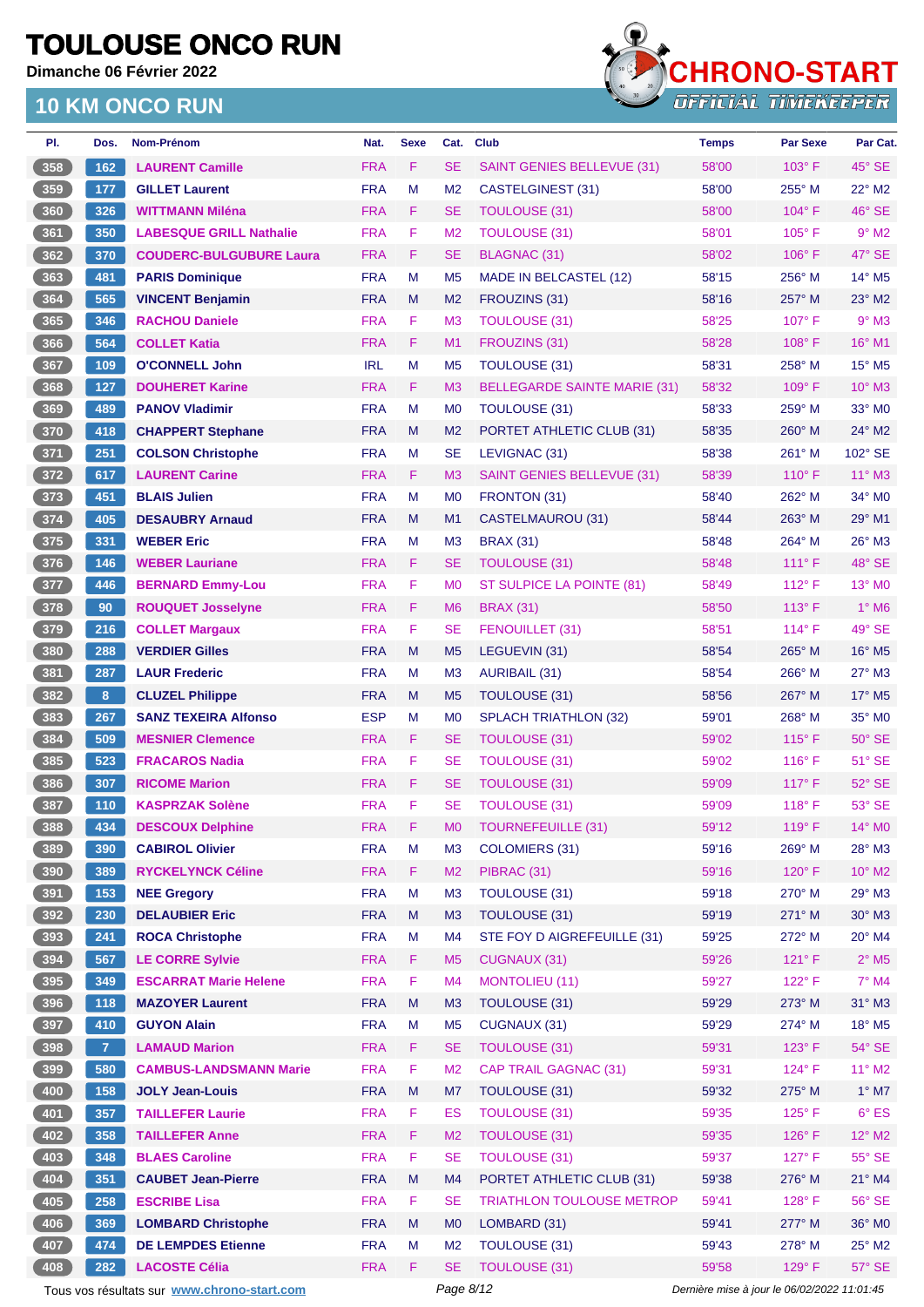**Dimanche 06 Février 2022**



| PI.                   | Dos.            | Nom-Prénom                                  | Nat.       | <b>Sexe</b> | Cat.           | <b>Club</b>                       | <b>Temps</b>                                | <b>Par Sexe</b> | Par Cat.                 |
|-----------------------|-----------------|---------------------------------------------|------------|-------------|----------------|-----------------------------------|---------------------------------------------|-----------------|--------------------------|
| 409                   | 289             | <b>GONÇALVES Emmanuel</b>                   | <b>POR</b> | M           | <b>SE</b>      | <b>TOULOUSE (31)</b>              | 59'58                                       | 279° M          | 103° SE                  |
| 410                   | 636             | <b>TARADEL Jules</b>                        | <b>FRA</b> | М           | <b>SE</b>      | TOULOUSE (31)                     | 59'58                                       | $280^\circ$ M   | $104^\circ$ SE           |
| 411                   | 253             | <b>DUVAL Damien</b>                         | <b>FRA</b> | M           | M <sub>0</sub> | <b>ST JEAN (31)</b>               | 1h00'00                                     | $281^\circ$ M   | 37° M0                   |
| 412                   | 32 <sub>2</sub> | <b>BOUE Jean Pierre</b>                     | <b>FRA</b> | M           | M7             | CARBONNE (31)                     | 1h00'03                                     | 282° M          | $2^{\circ}$ M7           |
| 413                   | 246             | <b>FALCATI Michel</b>                       | <b>FRA</b> | M           | M <sub>3</sub> | MONFE SAVES (32)                  | 1h00'06                                     | $283^\circ$ M   | $32^\circ$ M3            |
| 414                   | 59              | <b>EL FELLAHI Hakima</b>                    | <b>FRA</b> | F           | M <sub>0</sub> | <b>TOULOUSE (31)</b>              | 1h00'07                                     | 130° F          | 15° MO                   |
| 415                   | 131             | <b>LOLLI Gabriel</b>                        | <b>FRA</b> | F           | M <sub>0</sub> | <b>COLOMIERS (31)</b>             | 1h00'12                                     | $131^\circ$ F   | $16^\circ$ MO            |
| 416                   | 80              | <b>MICHEL Julia</b>                         | <b>FRA</b> | F           | M <sub>1</sub> | <b>FORZA PRINCESSES (31)</b>      | 1h00'24                                     | $132^{\circ}$ F | $17^\circ$ M1            |
| 417                   | 277             | <b>CHOUAT Leonie</b>                        | <b>FRA</b> | F           | ES             | TOULOUSE (31)                     | 1h00'30                                     | $133^\circ$ F   | $7°$ ES                  |
| 418                   | 47              | <b>BOURDIN Cedric</b>                       | <b>FRA</b> | M           | M <sub>2</sub> | MOULIS (09)                       | 1h00'30                                     | $284^\circ$ M   | 26° M2                   |
| 419                   | $6\phantom{a}$  | <b>MONTÈS Thierry</b>                       | <b>FRA</b> | M           | M <sub>6</sub> | <b>CASTELSARRASIN (82)</b>        | 1h00'38                                     | $285^\circ$ M   | $4^\circ$ M <sub>6</sub> |
| 420                   | 318             | <b>MEDAN Jean-Pierre</b>                    | <b>FRA</b> | М           | M <sub>6</sub> | CA BALMA (31)                     | 1h00'40                                     | 286° M          | $5^\circ$ M6             |
| 421                   | 95              | <b>GROS-DESIRS Jessica</b>                  | <b>FRA</b> | F.          | <b>SE</b>      | <b>TOULOUSE (31)</b>              | 1h00'41                                     | $134^\circ$ F   | 58° SE                   |
| 422                   | 130             | <b>CABROL Sophie</b>                        | <b>FRA</b> | F           | <b>SE</b>      | <b>TOULOUSE (31)</b>              | 1h00'41                                     | $135^{\circ}$ F | 59° SE                   |
| 423                   | 450             | <b>BOUGEARD Alexandra</b>                   | <b>FRA</b> | F           | <b>SE</b>      | <b>TOULOUSE (31)</b>              | 1h00'42                                     | 136° F          | 60° SE                   |
| 424                   | 521             | <b>WOODHOUSE Catherine</b>                  | <b>FRA</b> | F           | M4             | <b>MARQUEFAVE (31)</b>            | 1h00'42                                     | $137^\circ$ F   | 8° M4                    |
| 425                   | 372             | <b>ROUILLET Celine</b>                      | <b>FRA</b> | F           | M <sub>3</sub> | SAINT PIERRE DE LAGES (31)        | 1h00'43                                     | $138^\circ$ F   | 12° M3                   |
| 426                   | 35              | <b>SALLES Caroline</b>                      | <b>FRA</b> | F           | M <sub>2</sub> | <b>TOULOUSE (31)</b>              | 1h00'44                                     | $139^\circ$ F   | $13^{\circ}$ M2          |
| 427                   | 179             | <b>POIRIER Maiwenn</b>                      | <b>FRA</b> | F           | JU             | <b>MONTLAUR (31)</b>              | 1h00'51                                     | $140^\circ$ F   | $2°$ JU                  |
| 428                   | 247             | <b>JOURNIAC Marine</b>                      | <b>FRA</b> | F           | ES             | <b>RENNEVILLE (31)</b>            | 1h00'53                                     | $141^\circ$ F   | 8° ES                    |
| 429                   | 52 <sub>2</sub> | <b>GUILLOT Marie</b>                        | <b>FRA</b> | F.          | <b>ES</b>      | <b>TOULOUSE (31)</b>              | 1h00'53                                     | $142^\circ$ F   | $9°$ ES                  |
| 430                   | 486             | <b>ROGER Bernard</b>                        | <b>FRA</b> | M           | M <sub>5</sub> | PECHABOU (31)                     | 1h01'00                                     | $287^\circ$ M   | 19° M5                   |
| 431                   | 73              | <b>ARNAL Anthony</b>                        | <b>FRA</b> | M           | <b>SE</b>      | BEAUZELLE (31)                    | 1h01'06                                     | $288^\circ$ M   | 105° SE                  |
| 432                   | 72              | <b>SEMENENKO Pierre-Alexandre</b>           | <b>FRA</b> | M           | <b>SE</b>      | TOULOUSE (31)                     | 1h01'07                                     | 289° M          | $106^\circ$ SE           |
| 433                   | 257             | <b>REY Charline</b>                         | <b>FRA</b> | F.          | <b>SE</b>      | L ISLE JOURDAIN (32)              | 1h01'09                                     | $143^\circ$ F   | 61° SE                   |
| 434                   | 137             | <b>RESPAUD Coralie</b>                      | <b>FRA</b> | F           | <b>SE</b>      | <b>TOULOUSE (31)</b>              | 1h01'09                                     | $144^\circ$ F   | 62° SE                   |
| 435                   | 275             | <b>DE LEMPDES Fleur</b>                     | <b>FRA</b> | F.          | M1             | <b>TOULOUSE (31)</b>              | 1h01'15                                     | $145^\circ$ F   | $18^{\circ}$ M1          |
| 436                   | 354             | <b>LALLEMAND Ophelie</b>                    | <b>FRA</b> | F           | <b>ES</b>      | <b>TOULOUSE (31)</b>              | 1h01'19                                     | 146°F           | $10^{\circ}$ ES          |
| 437                   | 355             | <b>GREGORI Victoria</b>                     | <b>FRA</b> | F           | ES             | <b>TOULOUSE (31)</b>              | 1h01'19                                     | $147^\circ$ F   | $11^{\circ}$ ES          |
| 438                   | 544             | <b>FERRAROS Ines</b>                        | <b>FRA</b> | F           | SE             | <b>BLAGNAC SPORTING CLUB (31)</b> | 1h01'21                                     | $148^\circ$ F   | 63° SE                   |
| $\left( 439. \right)$ | 603             | <b>BONNEMAISON Emma</b>                     | <b>FRA</b> | F           | <b>SE</b>      | <b>ROUFFIAC TOLOSAN (31)</b>      | 1h01'21                                     | $149^\circ$ F   | $64^\circ$ SE            |
| 440                   | 189             | <b>PEYROT Sylvie</b>                        | <b>FRA</b> | F.          | M <sub>3</sub> | <b>TOULOUSE (31)</b>              | 1h01'26                                     | $150^\circ$ F   | $13^\circ$ M3            |
| 441                   | 185             | <b>MERLIN Philippe</b>                      | <b>FRA</b> | ${\sf M}$   | M4             | GAILLAC (81)                      | 1h01'26                                     | 290° M          | 22° M4                   |
| 442                   | 117             | <b>POISSON Marion</b>                       | <b>FRA</b> | F.          | <b>SE</b>      | <b>MARTRES TOLOSANE (31)</b>      | 1h01'29                                     | $151^\circ$ F   | 65° SE                   |
| 443                   | 403             | <b>TISSOT Yann</b>                          | <b>FRA</b> | M           | M <sub>2</sub> | TOULOUSE (31)                     | 1h01'30                                     | 291° M          | $27^\circ$ M2            |
| 444                   | 591             | <b>RAFINESQUE Marie</b>                     | <b>FRA</b> | F           | <b>SE</b>      | <b>TOULOUSE (31)</b>              | 1h01'31                                     | 152°F           | $66°$ SE                 |
| 445                   | 631             | <b>MATHIEU Patrick</b>                      | <b>FRA</b> | ${\sf M}$   | M <sub>5</sub> | <b>TOULOUSE (31)</b>              | 1h01'31                                     | 292° M          | $20^\circ$ M5            |
| 446                   | 560             | <b>RAMBERT Elsa</b>                         | <b>FRA</b> | F           | <b>JU</b>      | <b>MONTAUBAN (82)</b>             | 1h01'31                                     | $153^\circ$ F   | $3°$ JU                  |
| 447                   | 11              | <b>JULIÉ Jeanne</b>                         | <b>FRA</b> | F           | <b>SE</b>      | <b>TOULOUSE (31)</b>              | 1h01'32                                     | 154°F           | 67° SE                   |
| 448                   | 169             | <b>COURLET Stephane</b>                     | <b>FRA</b> | M           | M <sub>3</sub> | <b>MONTGISCARD (31)</b>           | 1h01'39                                     | 293° M          | $33^\circ$ M3            |
| 449                   | 184             | <b>LECUSSAN Dorinne</b>                     | <b>FRA</b> | F           | M <sub>2</sub> | <b>MONTGISCARD (31)</b>           | 1h01'40                                     | $155^{\circ}$ F | $14^{\circ}$ M2          |
| 450                   | 225             | <b>PASBECQ Cécile</b>                       | <b>FRA</b> | F           | M <sub>0</sub> | <b>MONTGISCARD (31)</b>           | 1h01'40                                     | 156°F           | 17° M0                   |
| 451                   | 166             | <b>ROUMIGUIERES Chantal</b>                 | <b>FRA</b> | F           | M4             | <b>TOULOUSE (31)</b>              | 1h01'42                                     | $157^\circ$ F   | $9°$ M4                  |
| 452                   | 535             | <b>ROUX Faustine</b>                        | <b>FRA</b> | F           | <b>SE</b>      | <b>GOUTZ (32)</b>                 | 1h01'48                                     | 158°F           | 68° SE                   |
| 453                   | 353             | <b>DAVID Daniel</b>                         | <b>FRA</b> | M           | M <sub>6</sub> | MURET (31)                        | 1h01'56                                     | 294° M          | $6^\circ$ M6             |
| 454                   | 352             | <b>DAVID Sandrine</b>                       | <b>FRA</b> | F           | M3             | <b>MURET (31)</b>                 | 1h01'56                                     | $159^\circ$ F   | 14° M3                   |
| 455                   | 432             | <b>TROUILLE Melanie</b>                     | <b>FRA</b> | F           | M <sub>0</sub> | MERVILLE (31)                     | 1h02'01                                     | $160^\circ$ F   | 18° M0                   |
| 456                   | 431             | <b>TROUILLE Fabien</b>                      | <b>FRA</b> | M           | M <sub>0</sub> | MERVILLE (31)                     | 1h02'01                                     | 295° M          | 38° MO                   |
| 457                   | 243             | <b>RADELET-MEUNIER Dominique</b>            | <b>FRA</b> | F           | M4             | <b>SPLACH TRIATHLON (32)</b>      | 1h02'10                                     | $161^\circ$ F   | $10^{\circ}$ M4          |
| 458                   | 553             | <b>JABER Karim</b>                          | <b>FRA</b> | M           | M <sub>2</sub> | SEYSSES (31)                      | 1h02'12                                     | 296° M          | 28° M2                   |
| 459                   | 168             | <b>BEAUSSART Valérie</b>                    | <b>FRA</b> | F           | M <sub>2</sub> | <b>MONTGISCARD (31)</b>           | 1h02'15                                     | 162°F           | $15^{\circ}$ M2          |
|                       |                 | Tous vos résultats sur www.chrono-start.com |            |             | Page 9/12      |                                   | Dernière mise à jour le 06/02/2022 11:01:45 |                 |                          |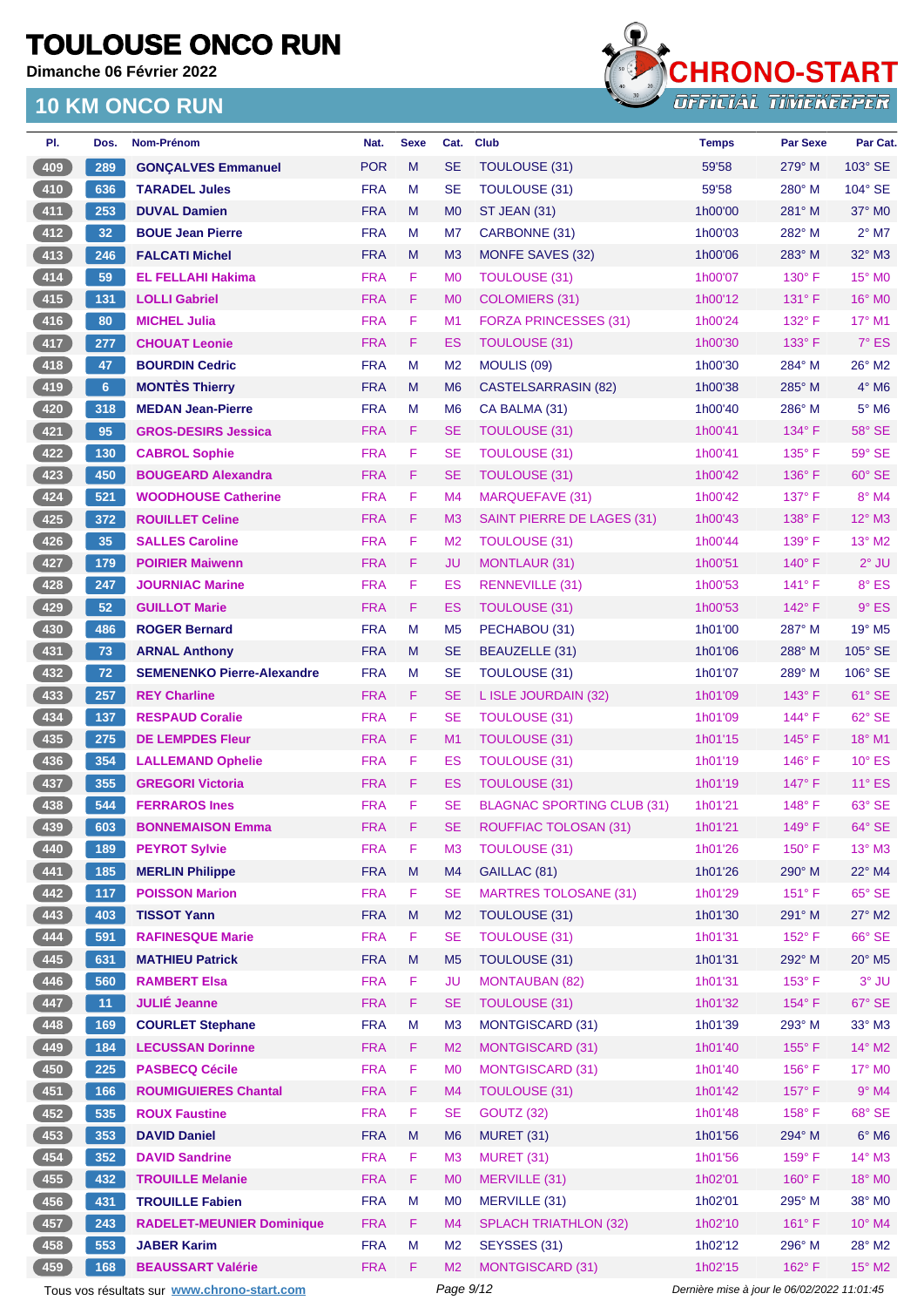**Dimanche 06 Février 2022**



| PI.        | Dos.            | Nom-Prénom                                     | Nat.                     | <b>Sexe</b> | Cat.            | <b>Club</b>                         | <b>Temps</b>       | <b>Par Sexe</b>                             | Par Cat.                    |
|------------|-----------------|------------------------------------------------|--------------------------|-------------|-----------------|-------------------------------------|--------------------|---------------------------------------------|-----------------------------|
| 460        | 183             | <b>JACQ Pascal</b>                             | <b>FRA</b>               | M           | M4              | TOULOUSE (31)                       | 1h02'17            | 297° M                                      | $23^\circ$ M4               |
| 461        | 272             | <b>CAMPANA Anthony</b>                         | <b>FRA</b>               | M           | JU              | <b>CORNILLON CONFOUX (13)</b>       | 1h02'18            | $298^\circ$ M                               | $2^{\circ}$ JU              |
| 462        | 108             | <b>LAURIA Tessa</b>                            | <b>FRA</b>               | F.          | ES              | <b>TOULOUSE (31)</b>                | 1h02'18            | $163^\circ$ F                               | $12^{\circ}$ ES             |
| 463        | 227             | <b>LE BOT Nathalie</b>                         | <b>FRA</b>               | F.          | M <sub>3</sub>  | <b>COLOMIERS (31)</b>               | 1h02'30            | $164^\circ$ F                               | 15° M3                      |
| 464        | 264             | <b>BUHOUR Anne-Sophie</b>                      | <b>FRA</b>               | F.          | M3              | BLAGNAC (31)                        | 1h02'30            | $165^\circ$ F                               | 16° M3                      |
| 465        | 632             | <b>BOUILLERE Christèle</b>                     | <b>FRA</b>               | F           | M <sub>3</sub>  | <b>TOULOUSE (31)</b>                | 1h02'41            | 166°F                                       | $17^\circ$ M3               |
| 466        | 167             | <b>SCHEFFER Christian</b>                      | <b>FRA</b>               | M           | M <sub>6</sub>  | TOULOUSE (31)                       | 1h02'49            | 299° M                                      | $7^\circ$ M <sub>6</sub>    |
| 467        | 334             | <b>VIALOLES Nathalie</b>                       | <b>FRA</b>               | F           | M <sub>2</sub>  | <b>TOURNEFEUILLE (31)</b>           | 1h02'49            | $167^\circ$ F                               | $16^{\circ}$ M2             |
| 468        | 165             | <b>ROPIQUET Agnes</b>                          | <b>FRA</b>               | F.          | M <sub>3</sub>  | <b>TOULOUSE (31)</b>                | 1h02'49            | $168^\circ$ F                               | $18^\circ$ M3               |
| 469        | 445             | <b>MILLE Jean-Francois</b>                     | <b>FRA</b>               | M           | M <sub>3</sub>  | <b>MILLE (31)</b>                   | 1h02'54            | $300^\circ$ M                               | $34^\circ$ M3               |
| 470        | 46              | <b>BALOUZAT Rachel</b>                         | <b>FRA</b>               | F.          | M <sub>0</sub>  | <b>TOULOUSE (31)</b>                | 1h03'03            | $169^\circ$ F                               | 19° M0                      |
| 471        | 163             | <b>CANDILLIER Julie</b>                        | <b>FRA</b>               | F.          | ES              | <b>TOULOUSE (31)</b>                | 1h03'08            | $170^\circ$ F                               | $13^\circ$ ES               |
| 472        | 104             | <b>CRISTINA Chicarella</b>                     | <b>FRA</b>               | F.          | M1              | <b>MAGIC RUNNERS (31)</b>           | 1h03'08            | $171^\circ$ F                               | $19^\circ$ M1               |
| 473        | 220             | <b>MOREAU Corentin</b>                         | <b>FRA</b>               | M           | SE              | <b>BORDEAUX (33)</b>                | 1h03'19            | 301° M                                      | 107° SE                     |
| 474        | 449             | <b>LALLEMENT Dimitri</b>                       | <b>FRA</b>               | M           | SE              | TOULOUSE (31)                       | 1h03'19            | $302^\circ$ M                               | 108° SE                     |
| 475        | 138             | <b>DALMAYRAC Nicolas</b>                       | <b>FRA</b>               | M           | M1              | TOULOUSE (31)                       | 1h03'27            | $303^\circ$ M                               | $30^\circ$ M1               |
| 476        | 534             | <b>SUBERT Frederic</b>                         | <b>FRA</b>               | M           | M1              | <b>TOULOUSE (31)</b>                | 1h03'30            | $304^\circ$ M                               | 31° M1                      |
| 477        | 400             | <b>MOREL Jean-Marie</b>                        | <b>FRA</b>               | M           | M <sub>2</sub>  | <b>CAUSSE ET DIEGE (12)</b>         | 1h03'32            | 305° M                                      | 29° M2                      |
| 478        | 399             | <b>MAGNE Marjorie</b>                          | <b>FRA</b>               | F.          | M1              | FIGEAC (46)                         | 1h03'32            | $172^\circ$ F                               | $20^\circ$ M1               |
| 479        | 207             | <b>SCIACCA Giovanni</b>                        | <b>FRA</b>               | м           | SE              | TOULOUSE (31)                       | 1h03'34            | $306^\circ$ M                               | 109° SE                     |
| 480        | 9               | <b>SAINT-LUC Frédéric</b>                      | <b>FRA</b>               | M           | M <sub>2</sub>  | TOULOUSE (31)                       | 1h03'38            | 307° M                                      | $30^\circ$ M2               |
| 481        | 276             | <b>OPRESCU Antoine</b>                         | <b>FRA</b>               | M           | <b>SE</b>       | TOULOUSE (31)                       | 1h03'43            | 308° M                                      | 110° SE                     |
| 482        | 231             | <b>ARTIS-REY Ghislaine</b>                     | <b>FRA</b>               | F.          | M <sub>3</sub>  | MONTRABE (31)                       | 1h03'43            | $173^\circ$ F                               | 19° M3                      |
| 483        | 465             | <b>FAURE Anaïs</b>                             | <b>FRA</b>               | F           | M <sub>0</sub>  | <b>VILLARIES (31)</b>               | 1h03'48            | $174^\circ$ F                               | $20^\circ$ M <sub>0</sub>   |
| 484        | 309             | <b>ROCHER Sophie</b>                           | <b>FRA</b>               | F.          | M <sub>0</sub>  | <b>MONTRABE (31)</b>                | 1h03'53            | $175^\circ$ F                               | 21° MO                      |
| 485        | 119             | <b>LOCKO Aurore</b>                            | <b>FRA</b>               | F.          | M <sub>0</sub>  | VILLENEUVE TOLOSANE (31)            | 1h03'59            | $176^\circ$ F                               | 22° M <sub>0</sub>          |
| 486        | 266             | <b>ANTONOVA Klavdia</b>                        | <b>BUL</b>               | F.          | M <sub>0</sub>  | TOULOUSE (31)                       | 1h04'00            | $177^\circ$ F                               | $23^\circ$ MO               |
| 487        | 341             | <b>BELLANDI Coralie</b>                        | <b>FRA</b>               | F.          | <b>SE</b>       | <b>BAZUS (31)</b>                   | 1h04'10            | $178^\circ$ F                               | 69° SE                      |
| 488        | 442             | <b>DENOYES Jean</b>                            | <b>FRA</b>               | M           | M <sub>5</sub>  | TOULOUSE (31)                       | 1h04'23            | 309° M                                      | $21^\circ$ M <sub>5</sub>   |
| 489        | 301             | <b>BIGOT Matthieu</b>                          | <b>FRA</b>               | M           | <b>SE</b>       | SAVERES (31)                        | 1h04'24            | $310^\circ$ M                               | $111^\circ$ SE              |
| 490        | 605             | <b>JOURNIAC Celine</b>                         | <b>FRA</b>               | F.          | M2              | RENNEVILLE (31)                     | 1h04'32            | $179^\circ$ F                               | $17^\circ$ M2               |
| 491        | 157             | <b>CHAUSSON Benoit</b>                         | <b>FRA</b>               | M           | M <sub>2</sub>  | <b>TOULOUSE (31)</b>                | 1h04'36            | $311^\circ$ M                               | $31^\circ$ M2               |
| 492        | 588             | <b>CHAUSSEBOURG Véronique</b>                  | <b>FRA</b>               | F.          | M <sub>5</sub>  | <b>TOULOUSE (31)</b>                | 1h04'44            | $180^\circ$ F                               | $3^\circ$ M5                |
| 493        | 597             | <b>CARRIE Isabelle</b>                         | <b>FRA</b>               | F           | M <sub>3</sub>  | <b>TRACKS ATHLE L'ISLE JOURDAIN</b> | 1h04'51            | $181^\circ$ F                               | $20^\circ$ M3               |
| 494        | 339             | <b>CLARISSE Sandrine</b>                       | <b>FRA</b>               | F           | <b>SE</b>       | <b>TOULOUSE (31)</b>                | 1h04'54            | 182° F                                      | 70° SE                      |
| 495        | 552             | <b>BRARD Benjamin</b>                          | <b>FRA</b>               | M           | <b>SE</b>       | TOULOUSE (31)                       | 1h04'55            | $312^\circ$ M                               | 112° SE                     |
| 496        | 495             | <b>CARANANA Marine</b>                         | <b>FRA</b>               | F           | <b>SE</b>       | <b>TOULOUSE (31)</b>                | 1h05'05            | 183° F                                      | 71° SE                      |
| 497        | 496             | <b>FOURMOND Maxime</b>                         | <b>FRA</b>               | M           | <b>SE</b>       | TOULOUSE (31)                       | 1h05'06            | $313^\circ$ M                               | 113° SE                     |
| 498        | 472             | <b>SAINT Axelle</b>                            | <b>FRA</b>               | F.          | <b>SE</b>       | A.S. TOULOUSE MIRAIL BADMINT        | 1h05'06            | $184^\circ$ F                               | 72° SE                      |
| 499        |                 |                                                |                          | F           |                 |                                     |                    |                                             |                             |
|            | 325<br>114      | <b>REITAN Nathalie</b>                         | <b>FRA</b><br><b>FRA</b> | M           | <b>SE</b><br>M1 | <b>TOULOUSE (31)</b>                | 1h05'06            | 185°F<br>314° M                             | 73° SE<br>32° M1            |
| 500<br>501 |                 | <b>MOULIGNER Nicolas</b><br><b>REGNIER Gil</b> | <b>FRA</b>               | M           | M <sub>2</sub>  | MIREMONT (31)                       | 1h05'07<br>1h05'11 | 315° M                                      | $32^\circ$ M2               |
|            | 128             |                                                |                          |             |                 | <b>BELLEGARDE SAINTE MARIE (31)</b> |                    |                                             |                             |
| $502$      | 427             | <b>SIXOU Carla</b>                             | <b>FRA</b>               | F.          | <b>SE</b>       | <b>TOULOUSE (31)</b>                | 1h05'12            | $186^\circ$ F                               | $74^\circ$ SE               |
| 503        | 428             | <b>DAUPHIN Anais</b>                           | <b>FRA</b>               | F           | <b>SE</b>       | <b>TOULOUSE (31)</b>                | 1h05'12            | $187^\circ$ F                               | 75° SE                      |
| 504        | 583             | <b>BERTHELON Clara</b>                         | <b>FRA</b>               | F.          | <b>SE</b>       | <b>TOULOUSE (31)</b>                | 1h05'15            | 188°F                                       | 76° SE                      |
| 505        | 438             | <b>MARRONNIER ROUMAT Catherine</b>             | <b>FRA</b>               | F           | M4              | L ISLE JOURDAIN (32)                | 1h05'17            | 189°F                                       | $11^{\circ}$ M4             |
| 506        | 3 <sup>°</sup>  | <b>BERTHIER Jean Francois</b>                  | <b>FRA</b>               | M           | M4              | <b>CLUB D'ATHLETISME DE CASTEL</b>  | 1h05'31            | 316° M                                      | 24° M4                      |
| 507        | 37              | <b>BERTHIER Yves</b>                           | <b>FRA</b>               | M           | M <sub>5</sub>  | TOULOUSE (31)                       | 1h05'31            | $317^\circ$ M                               | $22^{\circ}$ M <sub>5</sub> |
| 508        | 182             | <b>VAISSIERE Josephine</b>                     | <b>FRA</b>               | F           | <b>ES</b>       | <b>TOULOUSE (31)</b>                | 1h05'51            | 190° F                                      | $14^\circ$ ES               |
| 509        | 17 <sub>2</sub> | <b>MEGANCK Marie</b>                           | <b>FRA</b>               | F           | M1              | <b>TOURNEFEUILLE (31)</b>           | 1h05'52            | $191^\circ$ F                               | 21° M1                      |
| (510)      | 313             | <b>LABETAA Laure</b>                           | <b>FRA</b>               | F           | M1              | <b>TOULOUSE (31)</b>                | 1h06'24            | 192° F                                      | 22° M1                      |
|            |                 | Tous vos résultats sur www.chrono-start.com    |                          |             | Page 10/12      |                                     |                    | Dernière mise à jour le 06/02/2022 11:01:45 |                             |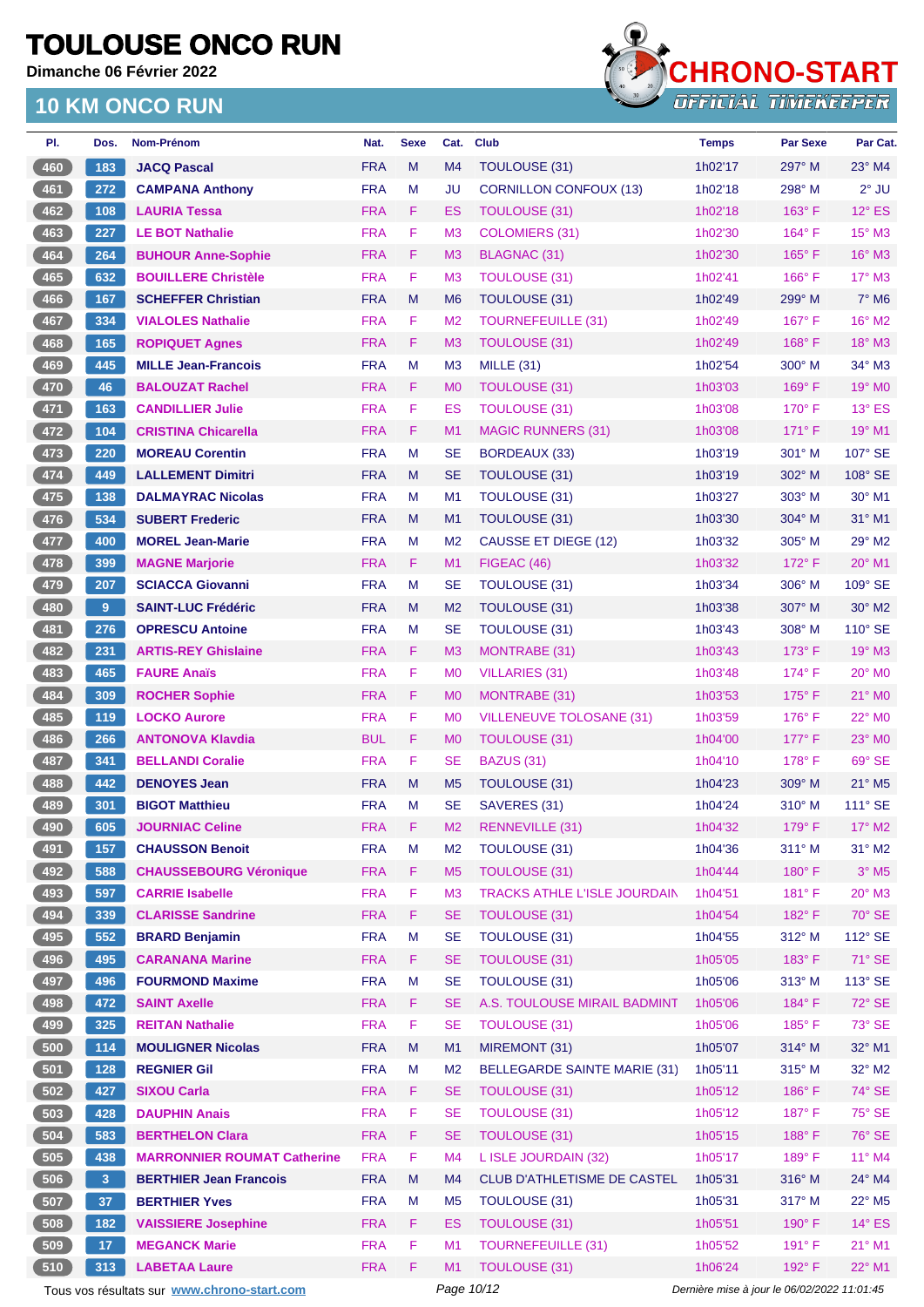**Dimanche 06 Février 2022**



| PI.        | Dos. | Nom-Prénom                                  | Nat.       | <b>Sexe</b> | Cat.           | <b>Club</b>                       | <b>Temps</b>                                | <b>Par Sexe</b> | Par Cat.                 |
|------------|------|---------------------------------------------|------------|-------------|----------------|-----------------------------------|---------------------------------------------|-----------------|--------------------------|
| 511        | 212  | <b>LAVIGNE Martine</b>                      | <b>FRA</b> | F           | M <sub>5</sub> | FOY SONNES (31)                   | 1h06'30                                     | $193^\circ$ F   | $4^\circ$ M <sub>5</sub> |
| 512        | 218  | <b>DAL CORSO Dominique</b>                  | <b>FRA</b> | F           | M <sub>3</sub> | LES FOY SONNES (31)               | 1h06'31                                     | 194° F          | $21^\circ$ M3            |
| 513        | 217  | <b>DAL CORSO Christian</b>                  | <b>FRA</b> | M           | M4             | LES FOY SONNES (31)               | 1h06'31                                     | $318^\circ$ M   | 25° M4                   |
| 514        | 120  | <b>LIZON Laurent</b>                        | <b>FRA</b> | M           | M <sub>3</sub> | SAINT PIERRE DE LAGES (31)        | 1h06'31                                     | 319° M          | 35° M3                   |
| 515        | 483  | <b>HELLER Grégoire</b>                      | <b>FRA</b> | M           | <b>SE</b>      | TOULOUSE (31)                     | 1h06'33                                     | $320^\circ$ M   | 114° SE                  |
| 516        | 377  | <b>BILY Barbara</b>                         | <b>FRA</b> | F           | <b>SE</b>      | <b>TOULOUSE (31)</b>              | 1h06'34                                     | $195^\circ$ F   | 77° SE                   |
| 6517       | 154  | <b>FARNARIER Jerome</b>                     | <b>FRA</b> | M           | M <sub>3</sub> | <b>TOULOUSE (31)</b>              | 1h06'36                                     | 321° M          | 36° M3                   |
| 518        | 205  | <b>DAVENSAC Dominique</b>                   | <b>FRA</b> | F           | M <sub>3</sub> | <b>TOULOUSE (31)</b>              | 1h06'37                                     | 196°F           | 22° M3                   |
| $-519$     | 297  | <b>PRESSENDA Isabelle</b>                   | <b>FRA</b> | F           | M <sub>2</sub> | L'UNION (31)                      | 1h06'39                                     | 197° F          | 18° M2                   |
| 520        | 89   | <b>PICHAUD Nicolas</b>                      | <b>FRA</b> | M           | M <sub>3</sub> | POMPERTUZAT (31)                  | 1h06'40                                     | 322° M          | 37° M3                   |
| 521        | 324  | <b>ROSSATO Emilie</b>                       | <b>FRA</b> | F           | M <sub>1</sub> | <b>TOULOUSE (31)</b>              | 1h06'40                                     | $198^\circ$ F   | 23° M1                   |
| 522        | 322  | <b>MUFFATO Michael</b>                      | <b>FRA</b> | M           | M <sub>0</sub> | <b>BPOC SPORTS (31)</b>           | 1h06'40                                     | $323^\circ$ M   | 39° M0                   |
| 523        | 384  | <b>LABADIE Marie-Pierre</b>                 | <b>FRA</b> | F.          | M <sub>2</sub> | <b>TOULOUSE (31)</b>              | 1h06'56                                     | $199^\circ$ F   | 19° M2                   |
| $524$      | 453  | <b>LAPEYRERE Paule</b>                      | <b>FRA</b> | F           | M <sub>1</sub> | CASTIN (32)                       | 1h06'56                                     | $200^\circ$ F   | 24° M1                   |
| 525        | 79   | <b>BARBET Cath</b>                          | <b>FRA</b> | F           | M <sub>2</sub> | PLAISANCE DU TOUCH (31)           | 1h07'00                                     | 201° F          | $20^\circ$ M2            |
| 526        | 147  | <b>GROLLEAU Antoine</b>                     | <b>FRA</b> | M           | <b>SE</b>      | FROUZINS (31)                     | 1h07'00                                     | 324° M          | 115° SE                  |
| 527        | 599  | <b>BOUVIER Maxime</b>                       | <b>FRA</b> | M           | <b>SE</b>      | <b>TOULOUSE (31)</b>              | 1h07'01                                     | 325° M          | 116° SE                  |
| 528        | 592  | <b>THOMAS Lucile</b>                        | <b>FRA</b> | F           | <b>SE</b>      | <b>TOULOUSE (31)</b>              | 1h07'01                                     | 202° F          | 78° SE                   |
| 529        | 462  | <b>ARTIGUE Gilbert</b>                      | <b>FRA</b> | M           | M <sub>8</sub> | L UNION (31)                      | 1h07'28                                     | $326^\circ$ M   | $1^\circ$ M <sub>8</sub> |
| 530        | 518  | <b>LAFFONT Chantal</b>                      | <b>FRA</b> | F           | M3             | <b>CAP TRAIL GAGNAC (31)</b>      | 1h07'35                                     | 203° F          | 23° M3                   |
| $531$      | 616  | <b>AITBAY Sanzhar</b>                       | <b>KAZ</b> | M           | <b>SE</b>      | <b>TOULOUSE (31)</b>              | 1h07'38                                     | $327^\circ$ M   | 117° SE                  |
| $532$      | 379  | <b>GUYON Camille</b>                        | <b>FRA</b> | F           | SE             | TOULOUSE (31)                     | 1h07'38                                     | 204°F           | 79° SE                   |
| 533        | 186  | <b>VADROT Johanna</b>                       | <b>FRA</b> | F           | <b>SE</b>      |                                   | 1h07'41                                     | $205^{\circ}$ F | 80° SE                   |
|            | 188  |                                             | <b>FRA</b> | M           | M <sub>4</sub> | LE FAUGA (31)                     |                                             | 328° M          | 26° M4                   |
| 534        |      | <b>VADROT Olivier</b>                       | <b>FRA</b> |             |                | MURET AC (31)                     | 1h07'41                                     |                 | 38° M3                   |
| 535<br>536 | 452  | <b>EL BAHJAOUI Azizi</b>                    |            | M<br>F      | M <sub>3</sub> | TOULOUSE (31)                     | 1h07'43                                     | 329° M          |                          |
|            | 491  | <b>CAHUZAC Emilie</b>                       | <b>FRA</b> |             | ES             | <b>TOULOUSE (31)</b>              | 1h07'52                                     | 206°F           | $15^\circ$ ES            |
| 537        | 490  | <b>CAHUZAC Laurence</b>                     | <b>FRA</b> | F           | M <sub>3</sub> | <b>TOULOUSE (31)</b>              | 1h07'53                                     | 207°F           | 24° M3                   |
| 538        | 49   | <b>DE FREITAS Sylvain</b>                   | <b>FRA</b> | M           | M <sub>2</sub> | PORTET ATHLETIC CLUB (31)         | 1h08'00                                     | $330^\circ$ M   | 33° M2                   |
| (539)      | 82   | <b>DREUX Christel</b>                       | <b>FRA</b> | F.          | <b>SE</b>      | POMPERTUZAT (31)                  | 1h08'09                                     | 208°F           | 81° SE                   |
| 540        | 573  | <b>ALIFAT Lucie</b>                         | <b>FRA</b> | F           | <b>SE</b>      | <b>TOULOUSE (31)</b>              | 1h08'09                                     | 209°F           | 82° SE                   |
| 541        | 574  | <b>ALIFAT Solène</b>                        | <b>FRA</b> | F           | ES             | <b>ISLE (87)</b>                  | 1h08'09                                     | $210^{\circ}$ F | $16^\circ$ ES            |
| 542        | 612  | <b>GIRET Nathalie</b>                       | <b>FRA</b> | F           | M <sub>1</sub> | <b>RIEUX VOLVESTRE (31)</b>       | 1h08'13                                     | 211° F          | 25° M1                   |
| 543        | 559  | <b>GARCIA Arielle</b>                       | <b>FRA</b> | F           | M <sub>0</sub> | <b>VIVIERS LES MONTAGNES (81)</b> | 1h08'32                                     | $212^{\circ}$ F | 24° M0                   |
| 544        | 558  | <b>NASSCHAERT Adrien</b>                    | <b>FRA</b> | M           | M <sub>0</sub> | <b>VIVIERS LES MONTAGNES (81)</b> | 1h08'32                                     | 331° M          | 40° MO                   |
| 545        | 409  | <b>TAJAN Anne</b>                           | <b>FRA</b> | F           | M1             | <b>AURIGNAC (31)</b>              | 1h08'41                                     | $213^\circ F$   | 26° M1                   |
| 546        | 55   | <b>ELLUIN Charlotte</b>                     | <b>FRA</b> | F           | <b>SE</b>      | <b>TOULOUSE (31)</b>              | 1h08'49                                     | $214^{\circ}$ F | 83° SE                   |
| 547        | 50   | <b>DELMAS Elsa</b>                          | <b>FRA</b> | F           | M <sub>0</sub> | <b>TOULOUSE (31)</b>              | 1h09'35                                     | $215^\circ$ F   | 25° M0                   |
| 548        | 180  | <b>ROUMAGNAC Delphine</b>                   | <b>FRA</b> | F           | M <sub>2</sub> | <b>VACQUIERS (31)</b>             | 1h09'44                                     | 216°F           | $21^\circ$ M2            |
| 549        | 444  | <b>MILLE Mélissa</b>                        | <b>FRA</b> | F.          | <b>SE</b>      | <b>TOULOUSE (31)</b>              | 1h09'51                                     | 217°F           | 84° SE                   |
| $550$      | 58   | <b>DUNOYER DE SEGONZAC Daisy</b>            | <b>FRA</b> | F           | <b>SE</b>      | SAINT PAUL CAP DE JOUX (81)       | 1h10'52                                     | 218° F          | 85° SE                   |
| 551        | 39   | <b>DUNOYER DE SEGONZAC Fanny</b>            | <b>FRA</b> | F           | <b>SE</b>      | <b>TOULOUSE (31)</b>              | 1h10'54                                     | 219°F           | 86° SE                   |
| 552        | 359  | <b>TESTÉ Isis</b>                           | <b>FRA</b> | F           | <b>SE</b>      | <b>TOULOUSE (31)</b>              | 1h11'01                                     | 220°F           | 87° SE                   |
| 553        | 596  | <b>HERBEZ Camille</b>                       | <b>FRA</b> | F           | <b>SE</b>      | <b>TOULOUSE (31)</b>              | 1h11'33                                     | 221°F           | 88° SE                   |
| 554        | 595  | <b>HERBEZ Gregory</b>                       | <b>FRA</b> | M           | M1             | <b>TOULOUSE (31)</b>              | 1h11'50                                     | 332° M          | 33° M1                   |
| 555        | 458  | <b>VIE Carole</b>                           | <b>FRA</b> | F           | M <sub>2</sub> | LABASTIDETTE (31)                 | 1h12'16                                     | 222°F           | $22^{\circ}$ M2          |
| 556        | 469  | <b>VIÉ Patrick</b>                          | <b>FRA</b> | M           | M <sub>3</sub> | LABASTIDETTE (31)                 | 1h12'17                                     | 333° M          | 39° M3                   |
| 557        | 274  | <b>MARIE Colombier</b>                      | <b>FRA</b> | F           | ES             | <b>TOULOUSE (31)</b>              | 1h12'28                                     | 223° F          | 17° ES                   |
| 558        | 459  | <b>SAEZ Sylvain</b>                         | <b>FRA</b> | M           | M <sub>0</sub> | CARBONNE (31)                     | 1h12'34                                     | 334° M          | 41° MO                   |
| 559        | 198  | <b>JURICIC Julie</b>                        | <b>FRA</b> | F           | <b>ES</b>      | <b>TOULOUSE (31)</b>              | 1h12'43                                     | 224°F           | $18^\circ$ ES            |
| 560        | 175  | <b>TRIBET Lou</b>                           | <b>FRA</b> | F           | <b>ES</b>      | PIBRAC (31)                       | 1h12'43                                     | $225^\circ$ F   | $19^\circ$ ES            |
| 561        | 174  | <b>TRIBET Emmanuelle</b>                    | <b>FRA</b> | F           | M <sub>3</sub> | PIBRAC (31)                       | 1h12'44                                     | 226°F           | 25° M3                   |
|            |      | Tous vos résultats sur www.chrono-start.com |            |             | Page 11/12     |                                   | Dernière mise à jour le 06/02/2022 11:01:45 |                 |                          |